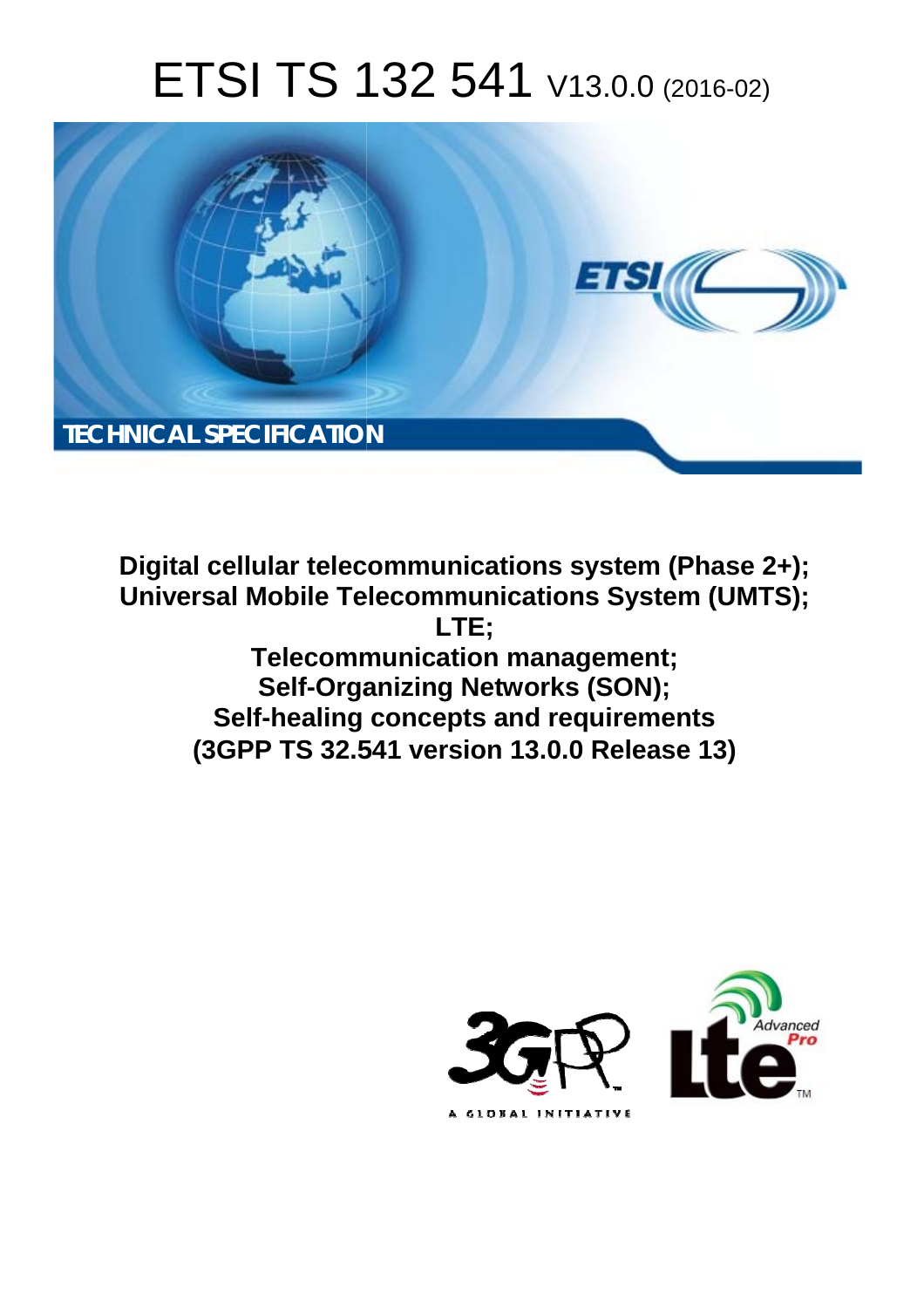Reference RTS/TSGS-0532541vd00

> Keywords GSM,LTE,UMTS

#### *ETSI*

#### 650 Route des Lucioles F-06921 Sophia Antipolis Cedex - FRANCE

Tel.: +33 4 92 94 42 00 Fax: +33 4 93 65 47 16

Siret N° 348 623 562 00017 - NAF 742 C Association à but non lucratif enregistrée à la Sous-Préfecture de Grasse (06) N° 7803/88

#### *Important notice*

The present document can be downloaded from: <http://www.etsi.org/standards-search>

The present document may be made available in electronic versions and/or in print. The content of any electronic and/or print versions of the present document shall not be modified without the prior written authorization of ETSI. In case of any existing or perceived difference in contents between such versions and/or in print, the only prevailing document is the print of the Portable Document Format (PDF) version kept on a specific network drive within ETSI Secretariat.

Users of the present document should be aware that the document may be subject to revision or change of status. Information on the current status of this and other ETSI documents is available at <http://portal.etsi.org/tb/status/status.asp>

If you find errors in the present document, please send your comment to one of the following services: <https://portal.etsi.org/People/CommiteeSupportStaff.aspx>

#### *Copyright Notification*

No part may be reproduced or utilized in any form or by any means, electronic or mechanical, including photocopying and microfilm except as authorized by written permission of ETSI.

The content of the PDF version shall not be modified without the written authorization of ETSI. The copyright and the foregoing restriction extend to reproduction in all media.

> © European Telecommunications Standards Institute 2016. All rights reserved.

**DECT**TM, **PLUGTESTS**TM, **UMTS**TM and the ETSI logo are Trade Marks of ETSI registered for the benefit of its Members. **3GPP**TM and **LTE**™ are Trade Marks of ETSI registered for the benefit of its Members and of the 3GPP Organizational Partners.

**GSM**® and the GSM logo are Trade Marks registered and owned by the GSM Association.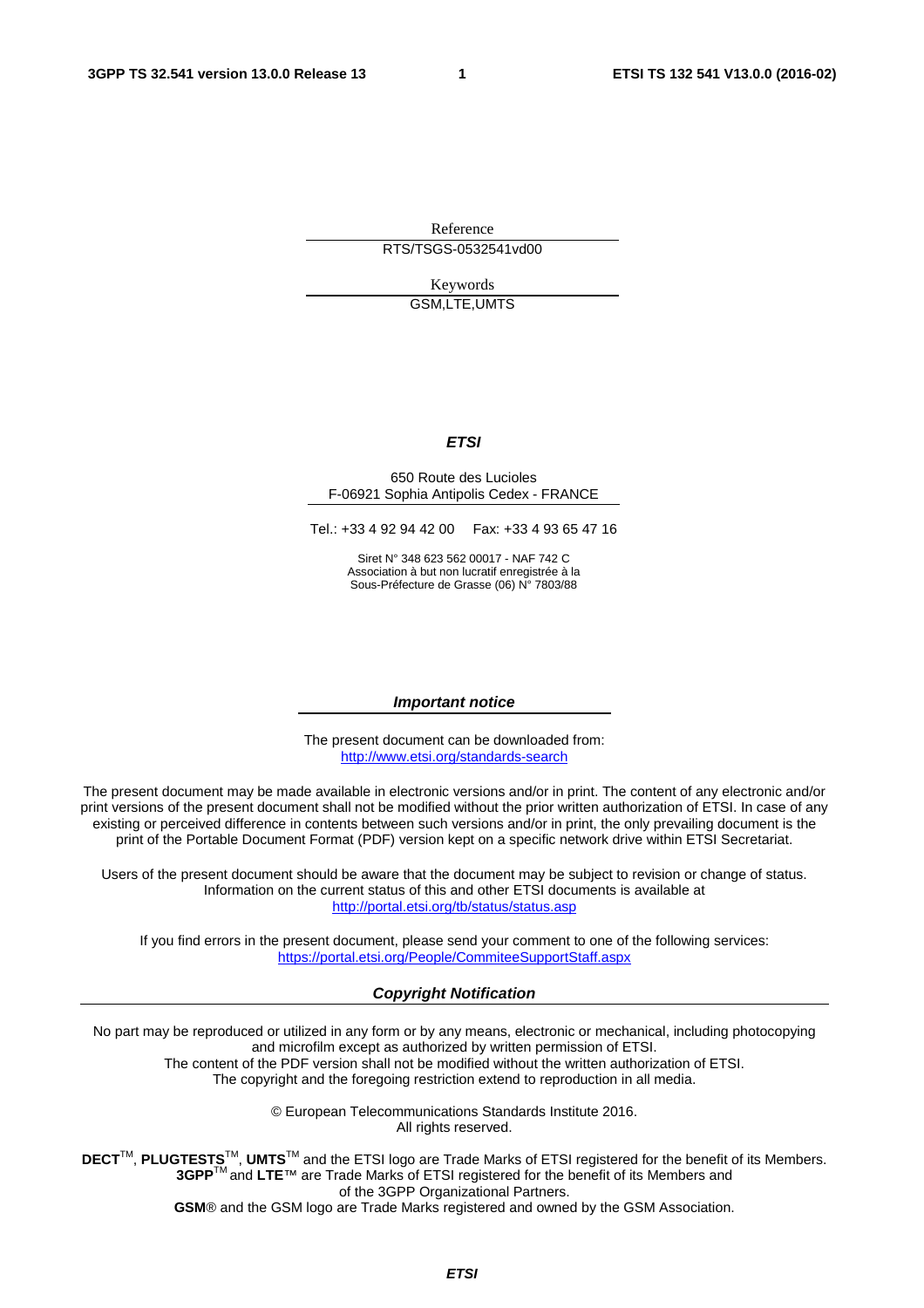# Intellectual Property Rights

IPRs essential or potentially essential to the present document may have been declared to ETSI. The information pertaining to these essential IPRs, if any, is publicly available for **ETSI members and non-members**, and can be found in ETSI SR 000 314: *"Intellectual Property Rights (IPRs); Essential, or potentially Essential, IPRs notified to ETSI in respect of ETSI standards"*, which is available from the ETSI Secretariat. Latest updates are available on the ETSI Web server ([https://ipr.etsi.org/\)](https://ipr.etsi.org/).

Pursuant to the ETSI IPR Policy, no investigation, including IPR searches, has been carried out by ETSI. No guarantee can be given as to the existence of other IPRs not referenced in ETSI SR 000 314 (or the updates on the ETSI Web server) which are, or may be, or may become, essential to the present document.

# Foreword

This Technical Specification (TS) has been produced by ETSI 3rd Generation Partnership Project (3GPP).

The present document may refer to technical specifications or reports using their 3GPP identities, UMTS identities or GSM identities. These should be interpreted as being references to the corresponding ETSI deliverables.

The cross reference between GSM, UMTS, 3GPP and ETSI identities can be found under [http://webapp.etsi.org/key/queryform.asp.](http://webapp.etsi.org/key/queryform.asp)

# Modal verbs terminology

In the present document "**shall**", "**shall not**", "**should**", "**should not**", "**may**", "**need not**", "**will**", "**will not**", "**can**" and "**cannot**" are to be interpreted as described in clause 3.2 of the [ETSI Drafting Rules](http://portal.etsi.org/Help/editHelp!/Howtostart/ETSIDraftingRules.aspx) (Verbal forms for the expression of provisions).

"**must**" and "**must not**" are **NOT** allowed in ETSI deliverables except when used in direct citation.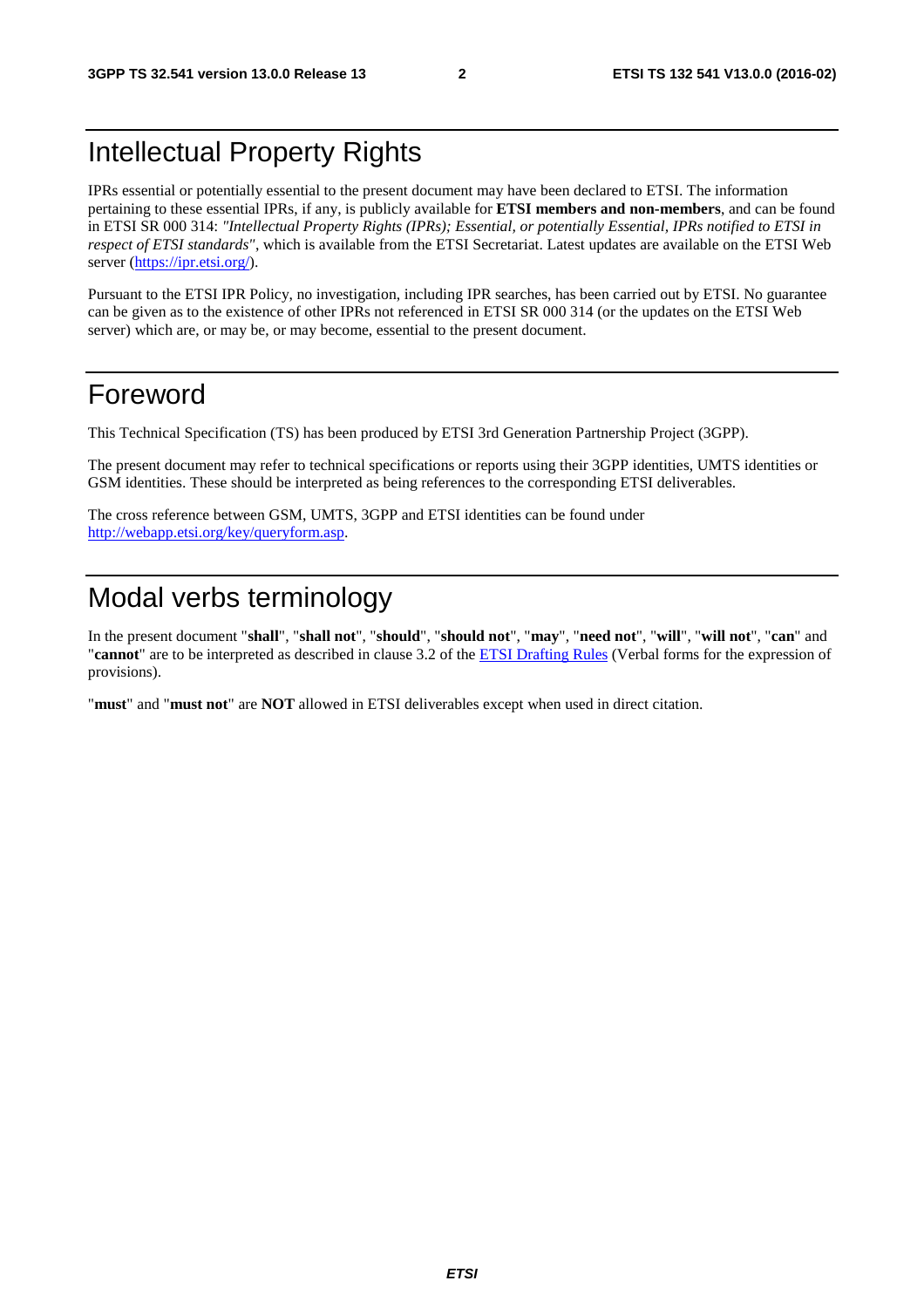$\mathbf{3}$ 

# Contents

| 1         |  |  |  |  |
|-----------|--|--|--|--|
| 2         |  |  |  |  |
| 3         |  |  |  |  |
|           |  |  |  |  |
| 3.1       |  |  |  |  |
| 3.2       |  |  |  |  |
| 4         |  |  |  |  |
| 4.1       |  |  |  |  |
| 4.1.1     |  |  |  |  |
| 4.1.2     |  |  |  |  |
| 4.1.3     |  |  |  |  |
| 4.2       |  |  |  |  |
| 4.2.1     |  |  |  |  |
|           |  |  |  |  |
| 4.2.1.1   |  |  |  |  |
| 4.2.1.2   |  |  |  |  |
| 4.2.1.3   |  |  |  |  |
| 4.2.1.4   |  |  |  |  |
| 4.1.2.5   |  |  |  |  |
| 4.2.1.6   |  |  |  |  |
| 4.2.1.7   |  |  |  |  |
| 4.2.1.7.1 |  |  |  |  |
| 4.2.1.7.2 |  |  |  |  |
| 4.2.1.8   |  |  |  |  |
| 4.2.1.9   |  |  |  |  |
| 4.2.1.10  |  |  |  |  |
| 5         |  |  |  |  |
| 5.1       |  |  |  |  |
|           |  |  |  |  |
| 5.2       |  |  |  |  |
| 5.3       |  |  |  |  |
| 5.4       |  |  |  |  |
| 5.4.1     |  |  |  |  |
| 5.4.2     |  |  |  |  |
| 6         |  |  |  |  |
| 6.1       |  |  |  |  |
| 6.1.1     |  |  |  |  |
|           |  |  |  |  |
| 6.1.2     |  |  |  |  |
| 6.2       |  |  |  |  |
| 6.3       |  |  |  |  |
| 6.4       |  |  |  |  |
| 6.4.1     |  |  |  |  |
| 6.4.2     |  |  |  |  |
| 6.4.3     |  |  |  |  |
| 6.4.3.1   |  |  |  |  |
| 6.4.3.2   |  |  |  |  |
| 6.4.3.3   |  |  |  |  |
| 6.4.3.4   |  |  |  |  |
|           |  |  |  |  |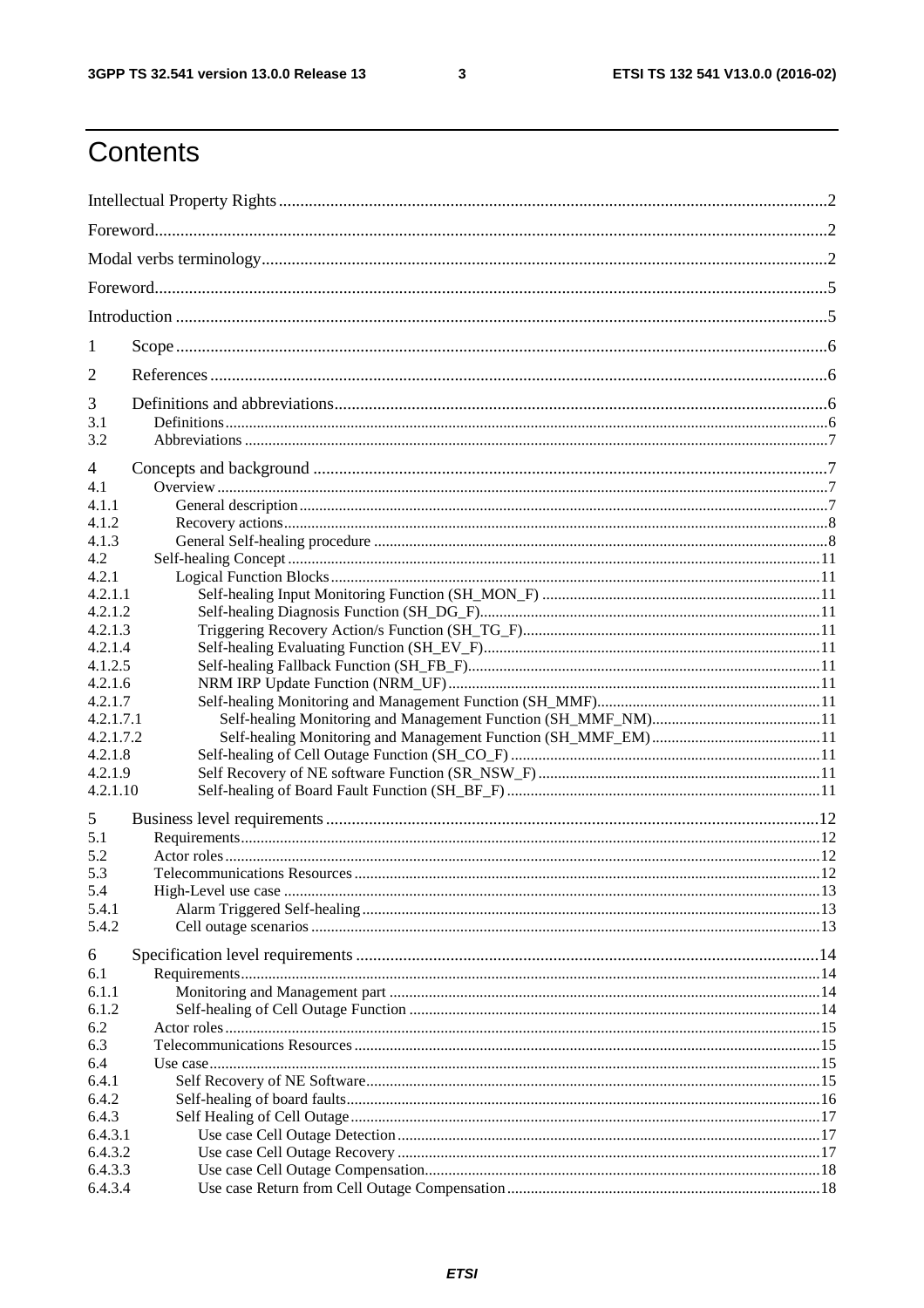| 7.1 |  |  |
|-----|--|--|
| 7.2 |  |  |
|     |  |  |
|     |  |  |
|     |  |  |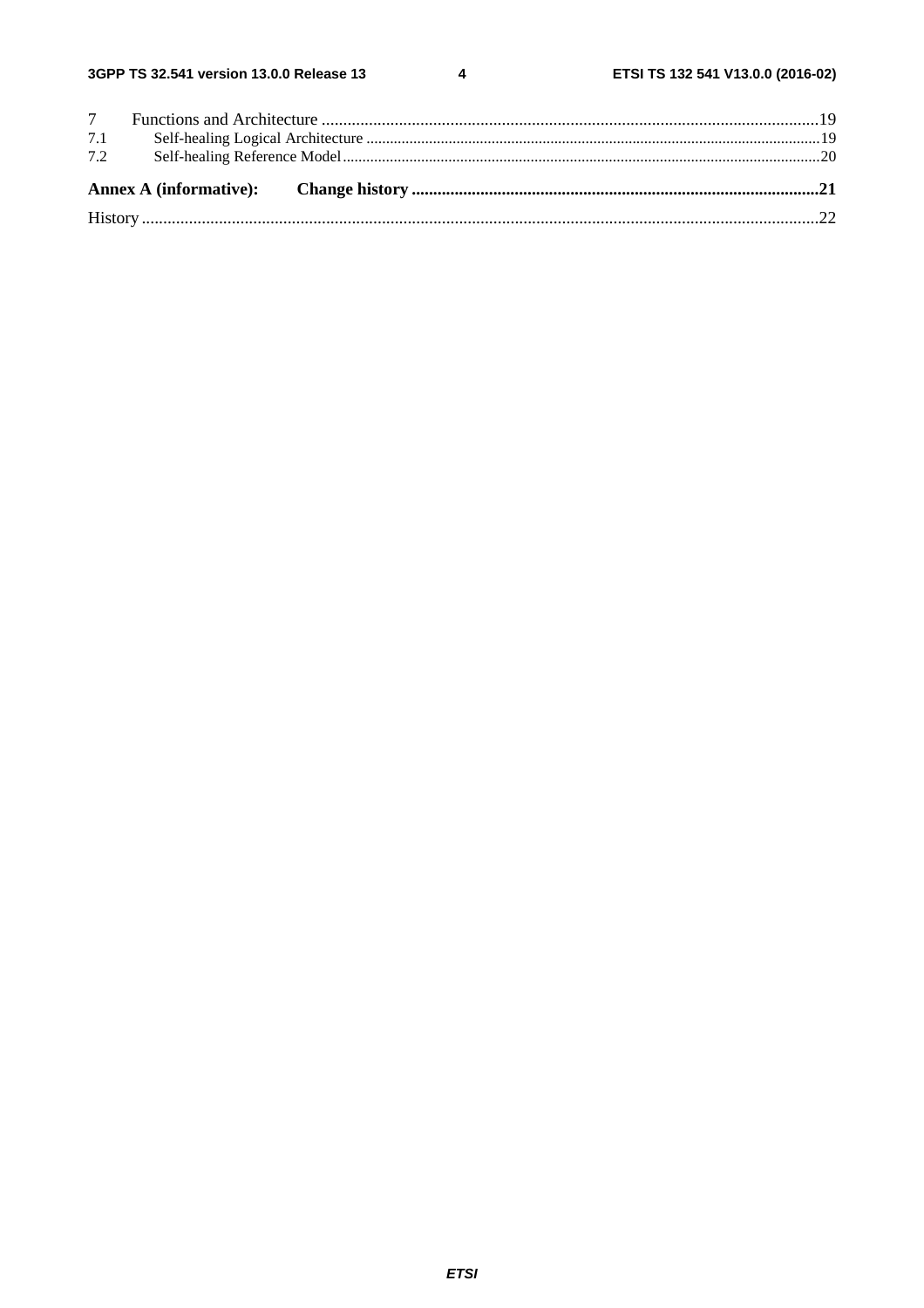# Foreword

This Technical Specification has been produced by the 3<sup>rd</sup> Generation Partnership Project (3GPP).

The contents of the present document are subject to continuing work within the TSG and may change following formal TSG approval. Should the TSG modify the contents of the present document, it will be re-released by the TSG with an identifying change of release date and an increase in version number as follows:

Version x.y.z

where:

- x the first digit:
	- 1 presented to TSG for information;
	- 2 presented to TSG for approval;
	- 3 or greater indicates TSG approved document under change control.
- y the second digit is incremented for all changes of substance, i.e. technical enhancements, corrections, updates, etc.
- z the third digit is incremented when editorial only changes have been incorporated in the document.

# Introduction

The present document is part of a TS-family covering the 3<sup>rd</sup> Generation Partnership Project Technical Specification Group Services and System Aspects, Telecommunication management; as identified below:

#### **32.541: 'Self-Organizing Networks (SON); Self-Healing Concepts and Requirements'**

Stage 2 for Self-Healing is not in a TS of its own. Stage 2 for selected Self-Healing functions is or will be part of 32.522 [6] and 32.762 [7].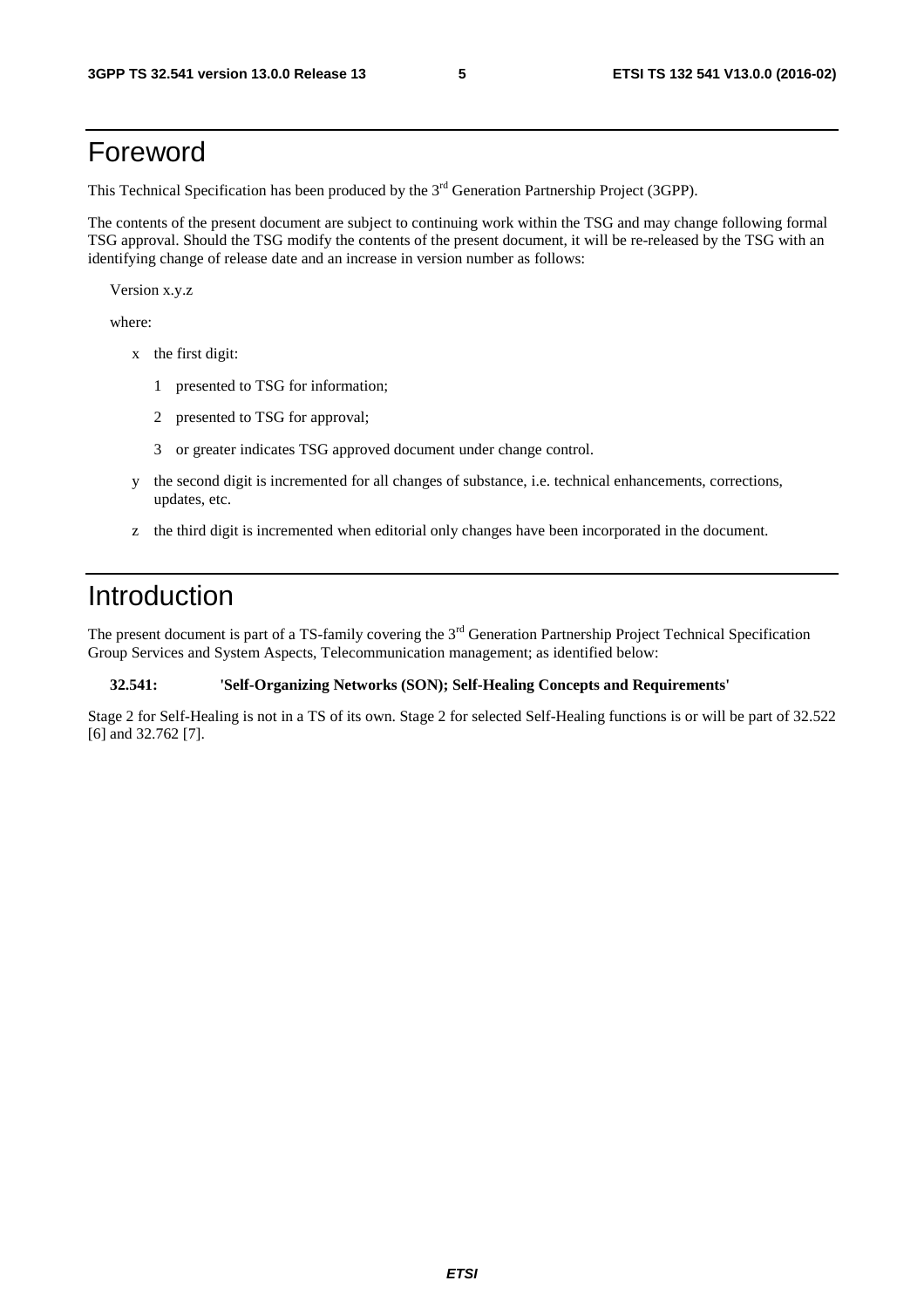### 1 Scope

The present document describes concept and requirements of OAM for Self-Healing of Self-Organizing Networks (SON).

# 2 References

The following documents contain provisions which, through reference in this text, constitute provisions of the present document.

- References are either specific (identified by date of publication, edition number, version number, etc.) or non-specific.
- For a specific reference, subsequent revisions do not apply.
- For a non-specific reference, the latest version applies. In the case of a reference to a 3GPP document (including a GSM document), a non-specific reference implicitly refers to the latest version of that document *in the same Release as the present document*.
- [1]. 3GPP TS 32.101: "Telecommunication management; Principles and high level requirements".
- [2] 3GPP TS 32.102: "Telecommunication management; Architecture".
- [3] 3GPP TS 32.111-1: "Telecommunication management; Fault Management; Part 1: 3G fault management requirements".
- [4] 3GPP TS 32.301: "Telecommunication management; Configuration Management (CM); Notification Integration Reference Point (IRP): Requirements".
- [5] 3GPP TR 21.905: "Vocabulary for 3GPP Specifications".

[6] 3GPP TS 32.522: "Telecommunication management; Self-Organizing Networks (SON) Policy Network Resource Model (NRM) Integration Reference Point (IRP); Information Service (IS)"

[7] 3GPP TS 32.762: "Telecommunication management; Evolved Universal Terrestrial Radio Access Network (E-UTRAN) Network Resource Model (NRM) Integration Reference Point (IRP); Information Service (IS)"

# 3 Definitions and abbreviations

### 3.1 Definitions

For the purposes of the present document, the terms and definitions given in TR 21.905 [5] and the following apply. A term defined in the present document takes precedence over the definition of the same term, if any, in TR 21.905 [5].

**alarm:** See 3GPP TS 32.111-1 [3].

**Cell Outage**: Cell outage is the total loss of radio services in the coverage area of a cell.

**fault:** See 3GPP TS 32.111-1 [3].

**Stop condition:** The Self-healing procedure may include one or more iterations until the related fault is resolved or the thresholds of some parameters (e.g. iteration counter or iteration duration time, etc.) are reached. These thresholds may be used to determine whether to stop the procedure if the related fault is still not resolved after several iterations or a long time. We call these thresholds as well as fault resolution the stop conditions.

**Self-healing Process:** When a TCoSH is reached, particular action(s) will be triggered to solve or mitigate the particular fault.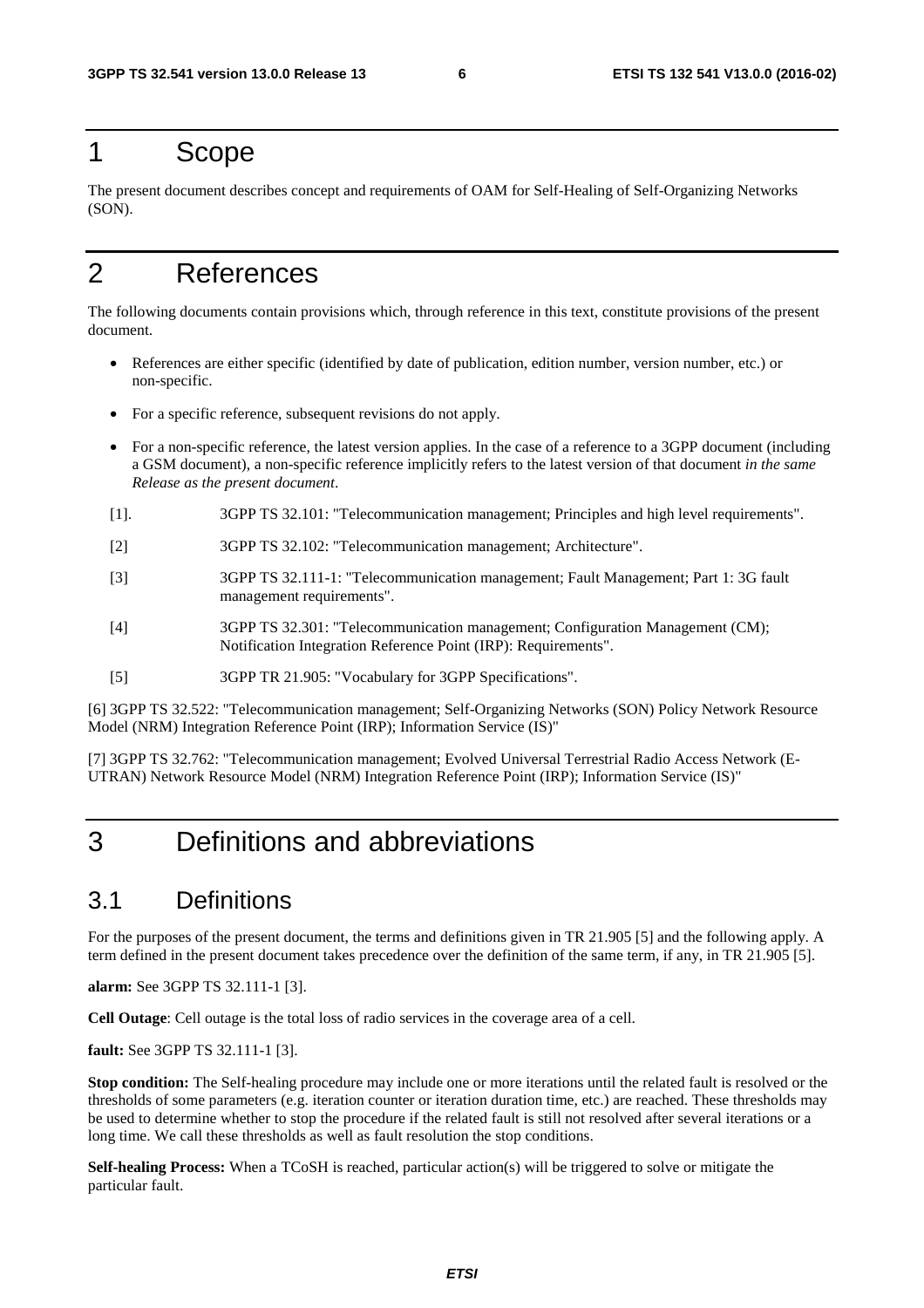**Self-healing Function:** a Self-healing Function is to monitor a particular TCoSH and then, if necessary, to trigger a Self-healing Process to solve or mitigate the particular fault.

**Trigger Condition of Self-Healing (TCoSH):** it is the condition which is used to judge whether a Self-healing Process needs to be started. This condition could be an alarm or the detection of a fault.

### 3.2 Abbreviations

 For the purposes of the present document, the abbreviations given in TR 21.905 [5] and the following apply. An abbreviation defined in the present document takes precedence over the definition of the same abbreviation, if any, in TR 21.905 [5].

| ADAC           | Automatically Detected and Automatically Cleared   |
|----------------|----------------------------------------------------|
| <b>ADMC</b>    | Automatically Detected and Manually Cleared        |
| EM             | <b>Element Manager</b>                             |
| <b>EPC</b>     | <b>Evolved Packet Core</b>                         |
| <b>E-UTRAN</b> | Evolved Universal Terrestrial Radio Access Network |
| <b>NE</b>      | Network Element                                    |
| <b>NM</b>      | Network Manager                                    |
| <b>OAM</b>     | <b>Operation Administration Maintenance</b>        |
| <b>SON</b>     | <b>Self Organizing Networks</b>                    |
| <b>TCoSH</b>   | Trigger Condition of Self-Healing                  |
| UE             | User Equipment                                     |
|                |                                                    |

# 4 Concepts and background

### 4.1 Overview

#### 4.1.1 General description

Self-healing is a functionality of SON. The purpose of Self-healing is to solve or mitigate the faults which could be solved automatically by triggering appropriate recovery actions.

From the point of view of fault management, for each detected fault, appropriate alarms shall be generated by the faulty network entity, regardless of whether it is an ADAC or an ADMC fault.

The trigger of Self-healing can be an alarm. In this case, the Self-healing functionality monitors the alarms, and when it finds alarm/s which could be solved automatically, it gathers more necessary information (e.g. measurements, testing result, etc) and does deep analysis, and then according to the analysis result, if necessary, it triggers appropriate recovery actions to solve the fault automatically.

For some Self-healing functions which are located in NEs and require more rapid response, the trigger of Self-healing can be the detection of a fault. Hence, when a fault is detected, an appropriate Self-healing Process will be triggered to try to heal the fault automatically.

The Self-healing functionality also monitors the execution of the recovery action/s and decides the next step accordingly. After a Self-healing procedure ended, the Self-healing functionality shall generate and forward appropriate notifications to inform the IRPManager about the Self-healing result and all the information of the performed recovery actions may be logged.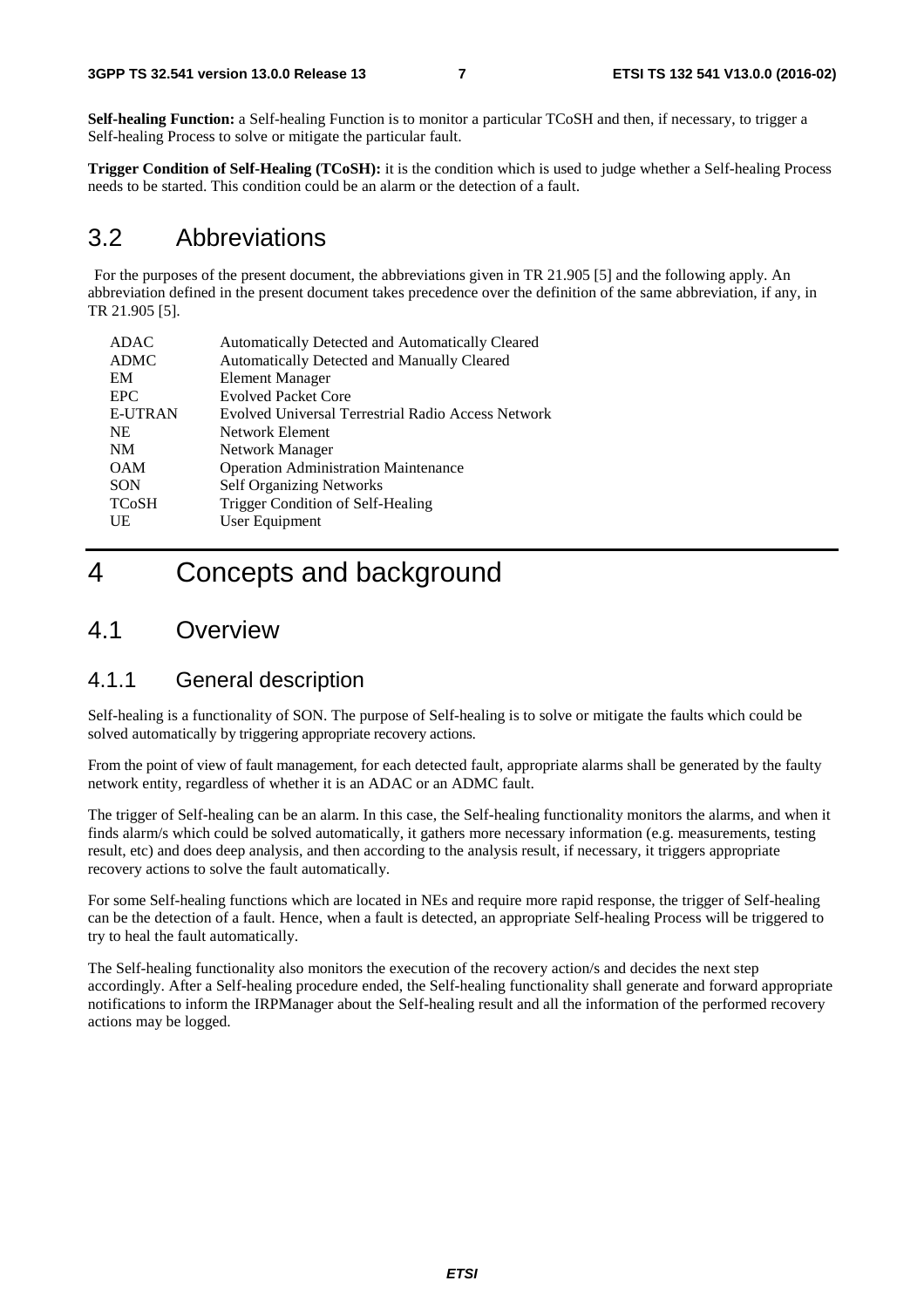### 4.1.2 Recovery actions

In the case of software faults, the recovery actions may be:

- a) system initializations (at different levels),
- b) reload of a backup of software,
- c) activation of a fallback software load,
- d) download of a software unit,
- e) reconfiguration, etc.

In the case of hardware faults, the recovery actions depend on the existence and type of redundant (i.e. back-up) resources.

If the faulty resource has no redundancy, the recovery actions may be:

- a) Isolate and remove the faulty resource from service so that it does not disturb other working resources;
- b) Remove the physical and functional resources (if any) from the service, which are dependent on the faulty one. This prevents the propagation of the fault effects to other fault-free resources;
- c) State management related activities for the faulty resource and other affected/dependent resources;
- d) Reset the faulty resource;
- e) Other reconfiguration actions, etc.

If the faulty resource has redundancy, the recovery action shall be changeover, which includes the action a), c) and d) above and a specific recovery sequence. The detail of the specific recovery sequence is out of the scope of the present document.

In the case of other kinds of faults, the recovery actions are FFS.

### 4.1.3 General Self-healing procedure

The Self-healing Function has two parts: the monitoring part and the healing process part. The logic view of the general Self-healing procedure is shown in figure 4.1.3-1: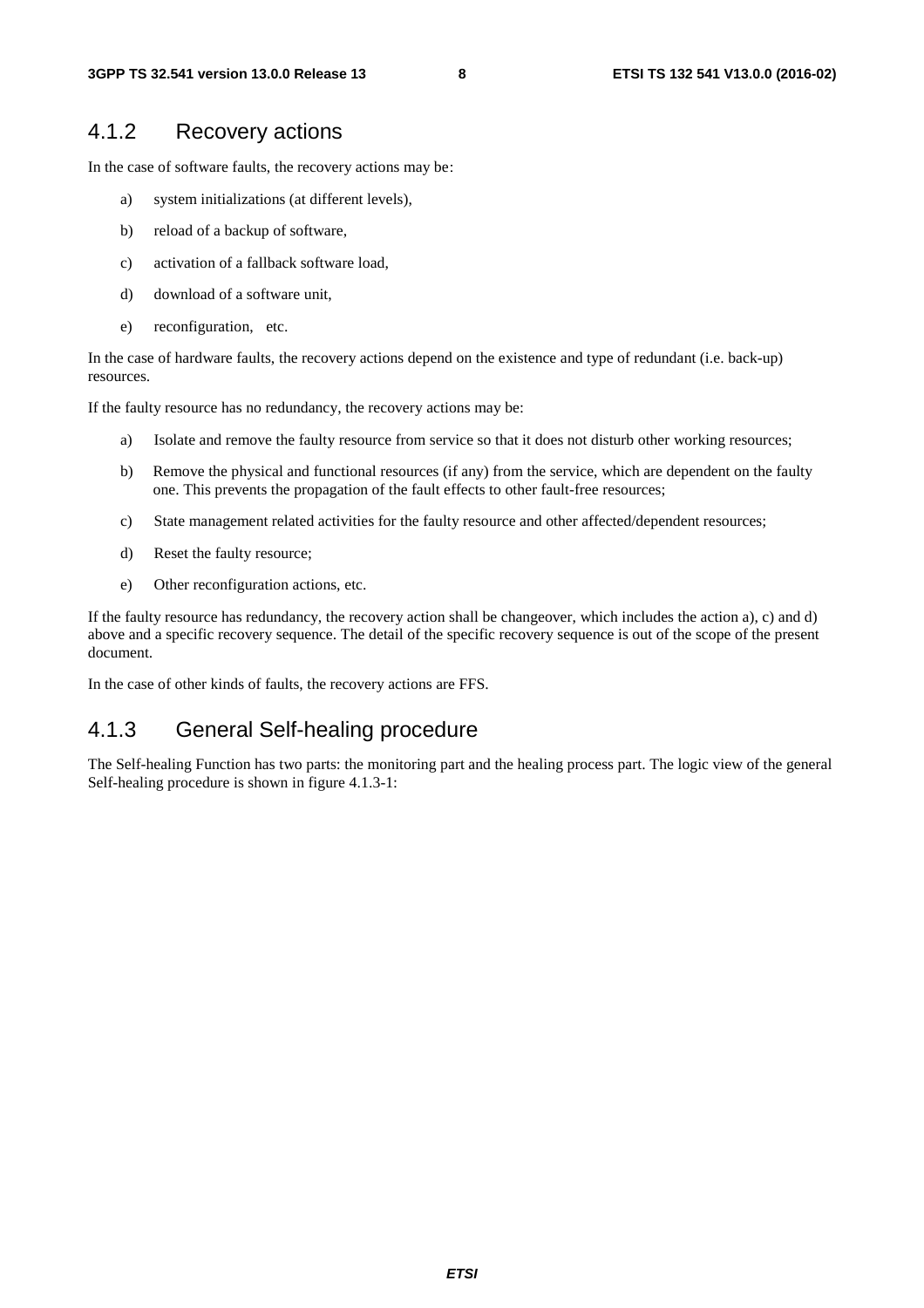



**Figure 4.1.3-1: logic view of the general Self-healing procedure**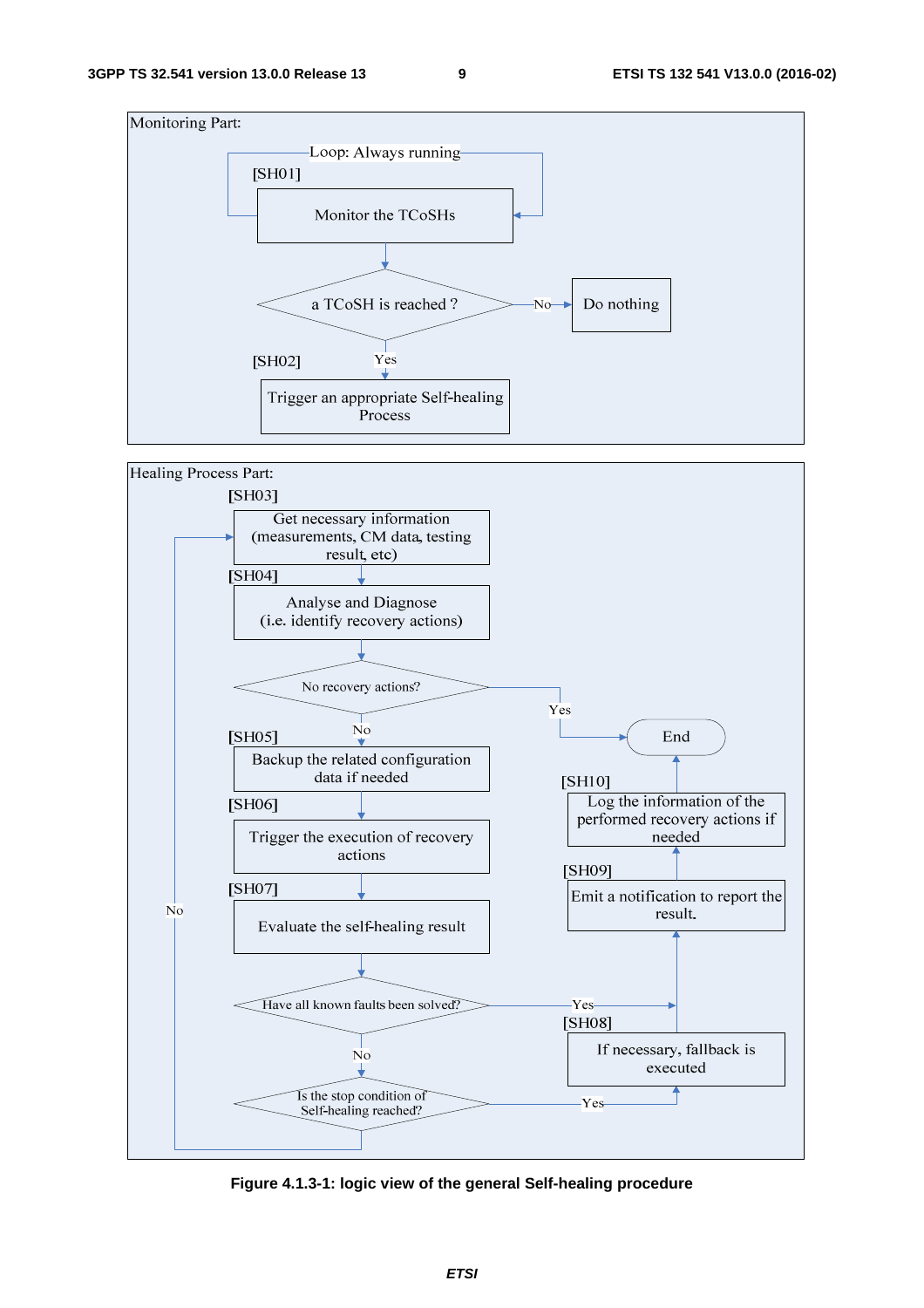The general Self-healing procedure includes following steps:

[Monitoring part:]

[SH01]The Self-healing Function monitors the TCoSHs continuously. [SH02]When a TCoSH is reached, then an appropriate Self-healing Process shall be triggered.

[Healing process part:]

[SH03]The Self-healing Function gathers more necessary information (e.g. measurements, CM data, testing result, etc).

[SH04]Based on the TCoSH and gathered information, the Self-healing Function does deep analysis and diagnosis, and gives the result. If the result includes recovery action/s, then go to next step, if not, go to End.

[SH05] The configuration data prior to the executing of the recovery action/s is backed up if needed.

[SH06]If necessary, the Self-healing Function triggers the executing of the recovery action/s.

[SH07] The Self-healing Function evaluates the result of the self-healing recovery action/s:

If the fault hasn"t been solved and the stop condition/s is not reached, then the self-healing runs again, i.e. go to SH03.

If the fault has been solved, then go to [SH09].

If the stop condition/s is reached, then:

[SH08] If necessary, fallback is executed. Go to [SH09].

[SH09] The Self-healing Function emits a notification to report the result of the Self-healing Process. [SH10] If necessary, the Self-healing Function logs the information of the performed recovery actions and the occurrence of important events during the self-healing process.

Remark: The detailed healing process part of the individual self-healing use cases may differ from this general description, for example:

- 1) The order of the bullet points in the list does not imply any statement on the order of execution.
- 2) In [SH05], whether the backup of the configuration data is needed and which configuration data should be backed up shall be decided on a use case by use case basis.
- 3) In [SH08], whether a fallback is needed shall be decided on a use case by use case basis.
- 4) In [SH10], whether log is needed and the detail of the logged information shall be decided on a use case by use case basis.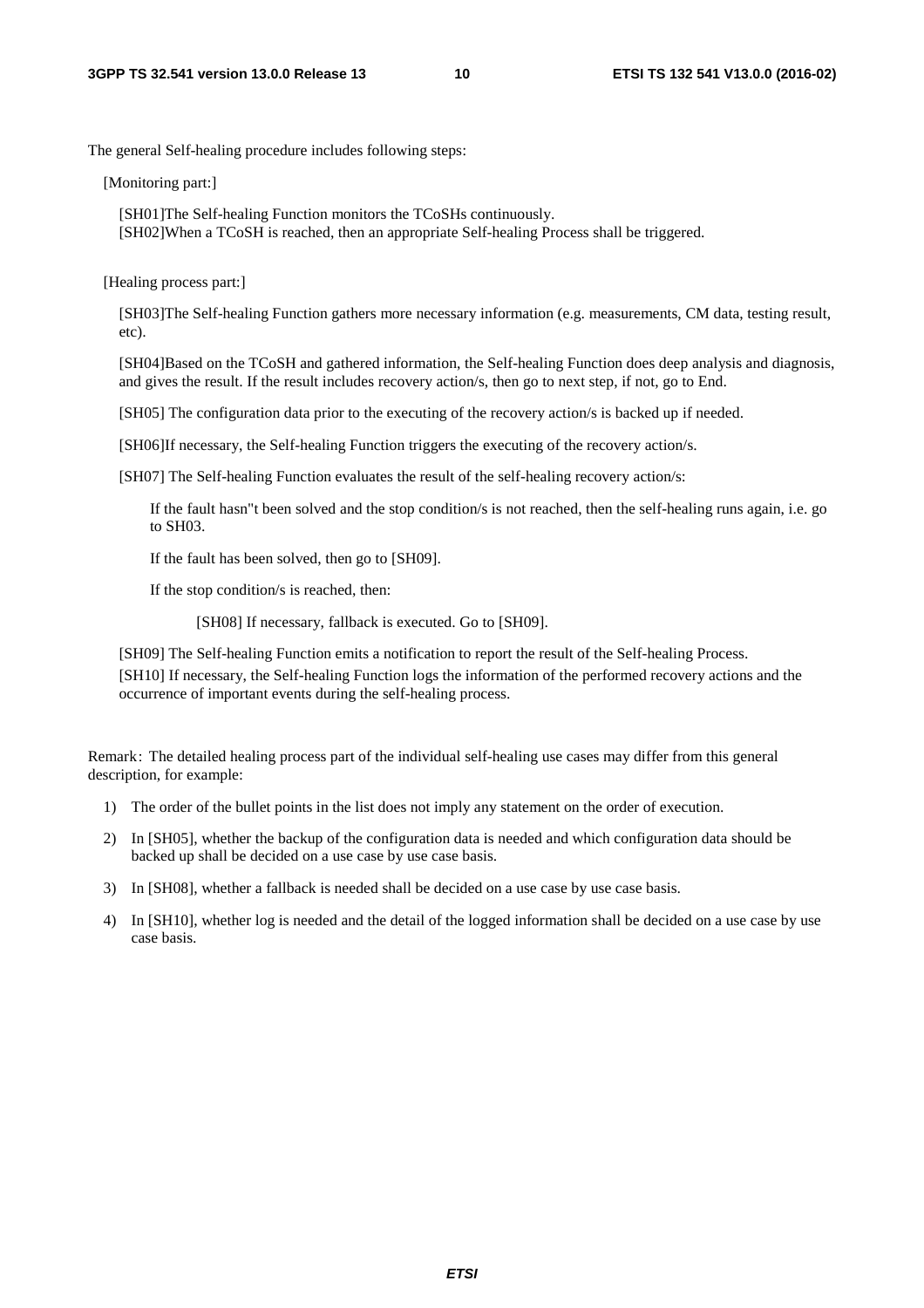### 4.2 Self-healing Concept

### 4.2.1 Logical Function Blocks

#### 4.2.1.1 Self-healing Input Monitoring Function (SH\_MON\_F)

This functional block supports the following steps: [SH01], [SH02] (See clause 4.1.3).

### 4.2.1.2 Self-healing Diagnosis Function (SH\_DG\_F)

This functional block supports the following step: [SH04] (See clause 4.1.3).

### 4.2.1.3 Triggering Recovery Action/s Function (SH\_TG\_F)

This functional block supports the following step: [SH06] (See clause 4.1.3).

### 4.2.1.4 Self-healing Evaluating Function (SH\_EV\_F)

This functional block supports the following step: [SH07] (See clause 4.1.3).

### 4.1.2.5 Self-healing Fallback Function (SH\_FB\_F)

This functional block supports the following step: [SH08] (See clause 4.1.3).

### 4.2.1.6 NRM IRP Update Function (NRM\_UF)

This function updates the E-UTRAN and EPC NRM IRP with the self-healing modification, if needed.

#### 4.2.1.7 Self-healing Monitoring and Management Function (SH\_MMF)

Editor's note: This functional block supports the following functions: FFS.

This function monitors the self-healing process and provides the operator with the necessary information of the selfhealing process. This function shall be able to get information about all other functional blocks. In addition to this, it allows the operator to control the execution of the self-healing process.

#### 4.2.1.7.1 Self-healing Monitoring and Management Function (SH\_MMF\_NM)

SH\_MMF\_NM (IRP Manager): representing the NM portion of SH\_MMF (necessary monitoring and limited interaction capabilities to support a self-healing process), as well as related IRPManager functionality.

#### 4.2.1.7.2 Self-healing Monitoring and Management Function (SH\_MMF\_EM)

SH\_MMF\_EM (IRP Agent): representing the portion of SH\_MMF operating below Itf-N, as well as related IRPAgent functionality.

### 4.2.1.8 Self-healing of Cell Outage Function (SH\_CO\_F)

This function handles the self-healing function for cell outage.

#### 4.2.1.9 Self Recovery of NE software Function (SR\_NSW\_F)

This function handles the self-healing function of recovery of NE software.

#### 4.2.1.10 Self-healing of Board Fault Function (SH\_BF\_F)

This function handles the self-healing function for board fault.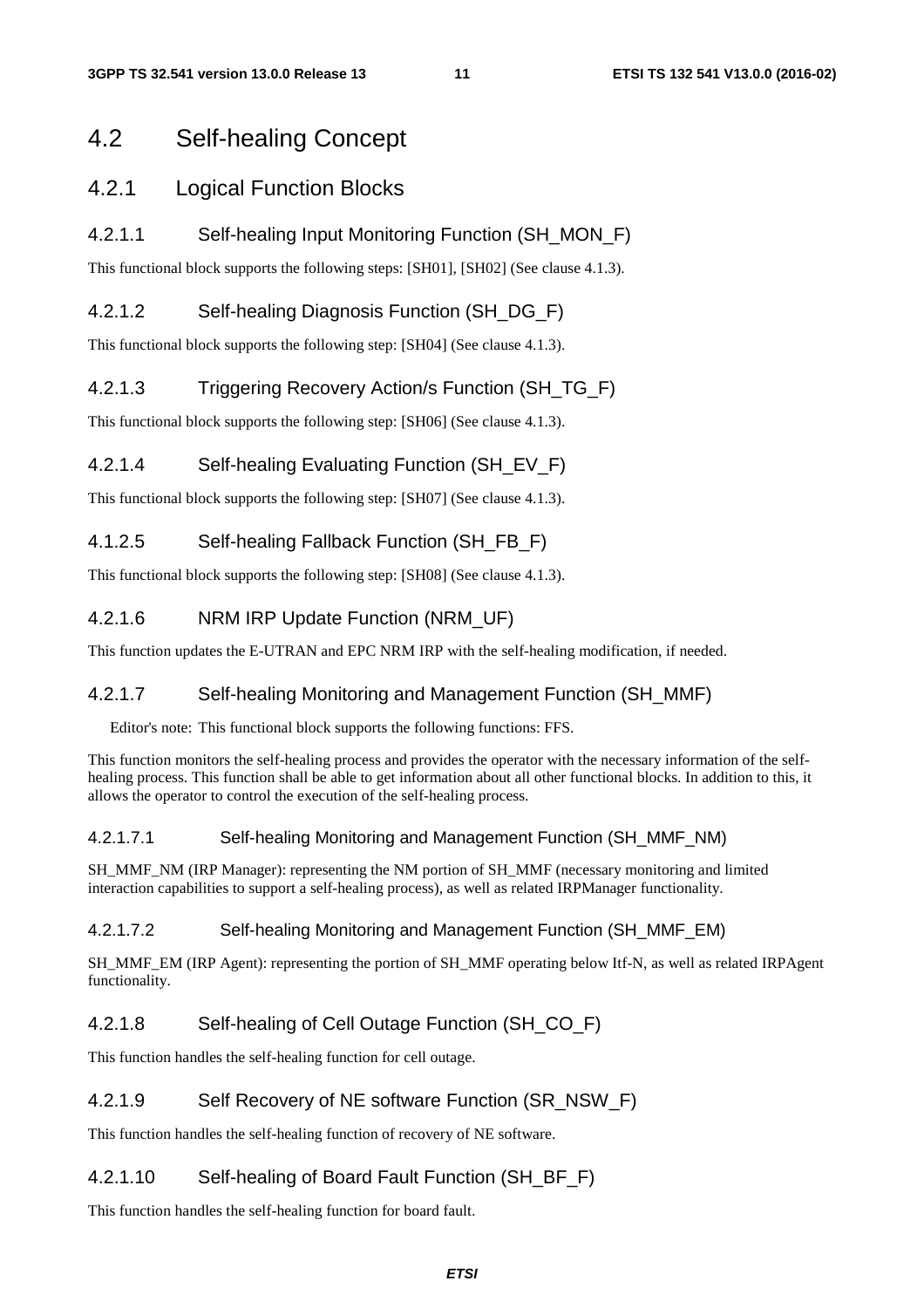# 5 Business level requirements

### 5.1 Requirements

**REQ\_SH\_CON\_001** It should be possible for the self-healing actions to be confirmed by the IRPManager before they are executed.

**REQ\_SH\_CON\_002** The Self-healing functionality shall be performed with minimal human intervention.

**REQ-SH- CON-003** The IRPAgent shall support a capability allowing the IRPManager to know the success or failure result of Self-healing.

**REQ-SH-CON-004** The IRPAgent should support a capability allowing the IRPManager to monitor the self-healing actions.

**REQ-SH-CON-005** The self-healing complex corrective actions shall be executed in a consistent and coordinated way.

**REQ-SH-CON-006** The IRPAgent or eNB should perform the necessary reconfigurations during a cell outage. If that is not or only partly possible or not supported, then the IRPAgent should indicate the need for assistance to the IRPManager.

**REQ\_SH\_CON\_007** The IRPAgent shall support a capability allowing the IRPManager to know which alarms are associated with a self-healing operation, which is in progress.

### 5.2 Actor roles

### 5.3 Telecommunications Resources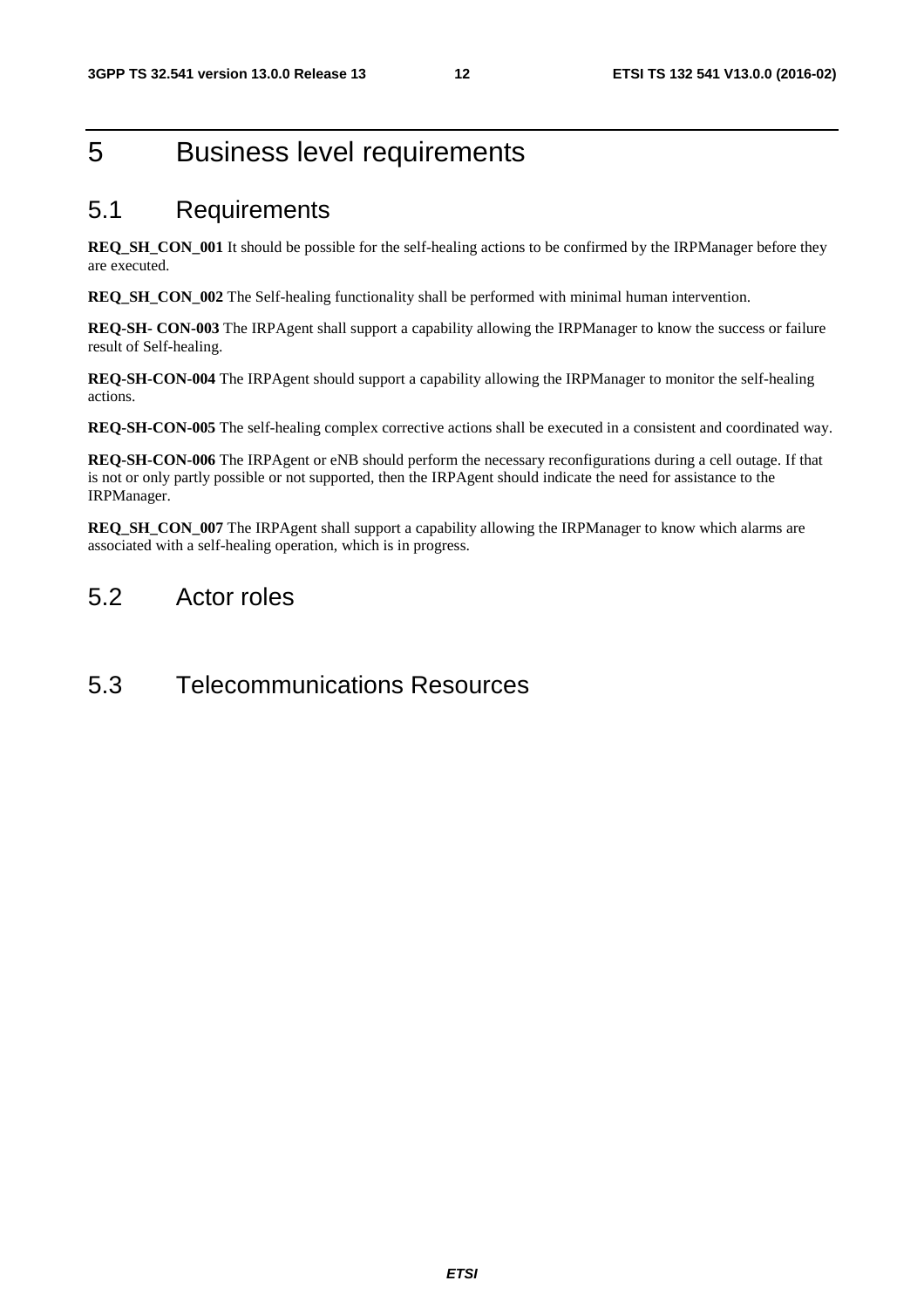# 5.4 High-Level use case

### 5.4.1 Alarm Triggered Self-healing

| Use Case<br><b>Stage</b>                                                                                              | <b>Evolution / Specification</b><br>< <uses>&gt;</uses>                                                    |  |  |  |  |
|-----------------------------------------------------------------------------------------------------------------------|------------------------------------------------------------------------------------------------------------|--|--|--|--|
| Goal $(*)$                                                                                                            | In the OAM system, the alarms are monitored in real-time. When an alarm which can be self-healed is        |  |  |  |  |
|                                                                                                                       | raised, it is treated as the trigger of the Self-healing and the gathering of correlated information. By   |  |  |  |  |
|                                                                                                                       | gathering the correlated information and further analysis, the self-healing actions of the fault shall be  |  |  |  |  |
|                                                                                                                       | triggered.                                                                                                 |  |  |  |  |
| Actors and                                                                                                            | Self-healing function, IRPManager                                                                          |  |  |  |  |
| Roles (*)                                                                                                             |                                                                                                            |  |  |  |  |
| Telecom                                                                                                               | The E-UTRAN/EPC network including its OSS.                                                                 |  |  |  |  |
| resources                                                                                                             |                                                                                                            |  |  |  |  |
| Assumptions                                                                                                           | The network is properly installed and running.                                                             |  |  |  |  |
| Pre conditions                                                                                                        | Network is in normal operation.                                                                            |  |  |  |  |
| Begins when                                                                                                           | Automatically triggered when an alarm received, the alarm may be emitted by NE or OAM system.              |  |  |  |  |
| The Self-healing functionality monitors the alarms, and when it finds alarm/s which can be solved<br>Step 1 $(*)$ (M) |                                                                                                            |  |  |  |  |
|                                                                                                                       | automatically, goes to step 2.                                                                             |  |  |  |  |
| Step $2$ $(*)$ $(M)$                                                                                                  | It gathers more necessary information (e.g. measurements, CM data, testing result, etc).                   |  |  |  |  |
| Step $3$ ( $^{*}$ ) (M)                                                                                               | Based on the alarm and gathered information, it does deep analysis and diagnosis, and may give the         |  |  |  |  |
|                                                                                                                       | result, i.e. recovery actions.                                                                             |  |  |  |  |
| Step 4 (*) (M)                                                                                                        | If necessary, it triggers appropriate recovery actions to solve the fault automatically.                   |  |  |  |  |
| Step $5$ $(*)$ $(M)$                                                                                                  | It evaluates the result of self-healing:                                                                   |  |  |  |  |
|                                                                                                                       | If the fault hasn"t been solved and the stop condition/s is not reached, then the self-healing runs again. |  |  |  |  |
| Ends when (*)                                                                                                         | Ends when it finds that the fault has been solved or it finds that the recovery is failed or the result of |  |  |  |  |
|                                                                                                                       | step 3 gives no recovery action or when an exception occurs.                                               |  |  |  |  |
| Exceptions                                                                                                            | FFS.                                                                                                       |  |  |  |  |
| Post                                                                                                                  | If the fault has been solved, then the alarm is disappeared. A notification is raised to report the Self-  |  |  |  |  |
| Conditions                                                                                                            | healing result, and the information of the performed recovery actions is logged.                           |  |  |  |  |
| Traceability (*)                                                                                                      |                                                                                                            |  |  |  |  |

### 5.4.2 Cell outage scenarios

#### **1. Loss of total radio services in the coverage area of a cell**

In this scenario, when there is a loss of total radio services in the outage cell, all the UEs cannot establish or maintain all the Radio Bearers (RBs) via that particular cell. For example, all the Cell Center Users (CCU) and Cell Edge Users (CEU) cannot establish the RRC connection in the outage Cell A.



**Figure 5.4.2-1: Loss of total radio services in the coverage area of a cell**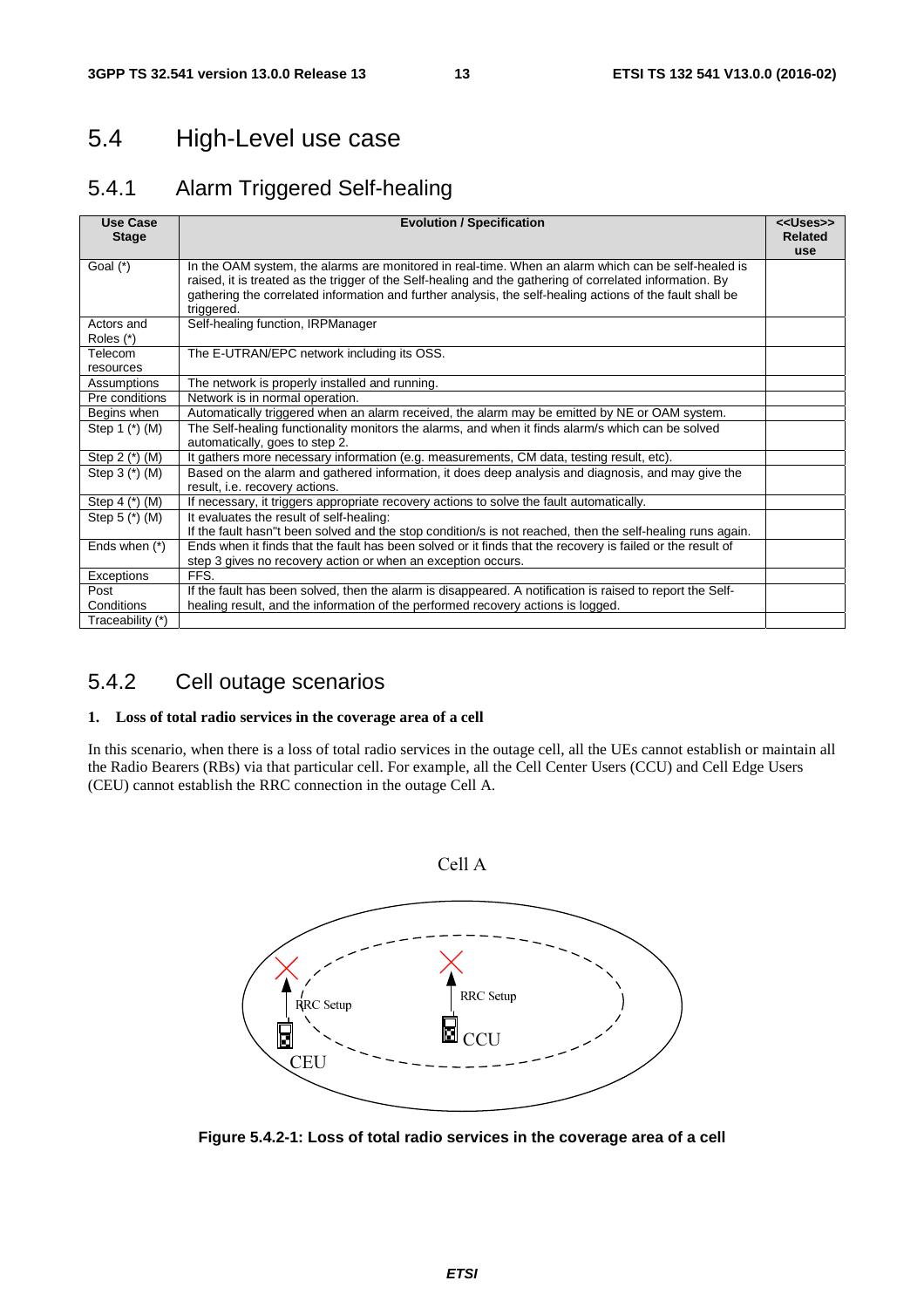# 6 Specification level requirements

### 6.1 Requirements

### 6.1.1 Monitoring and Management part

**REQ\_SH\_FUN\_001** The IRPAgent should provide information to the IRPManager about the self-healing actions. The specific activities to be reported to the IRPManager by each Self-Healing function will be determined on a use case by use case basis.

**REQ\_SH\_FUN\_002** The IRPAgent shall provide information to the IRPManager about the self-healing results.

**REQ\_SH\_FUN\_003** The IRPAgent shall support a capability allowing the IRPManager to enable and disable the selfhealing functionalities on a use case by use case basis.

**REQ-SH-FUN-004** The IRPAgent shall support a capability allowing the IRPManager to get the information (e.g. a list) of the supported Self-healing Functions on a use case by use case basis.

**REQ-SH-FUN-005** The IRPAgent shall support a capability allowing the IRPManager to get the status (enabled or disabled) of the Self-healing Functions on a use case by use case basis.

**REQ-SH-FUN-006** The IRPAgent shall support a capability allowing the IRPManager to be notified (according to TS 32.301 [4]) of the start and end of Self-healing action on a use case by use case basis.

**REQ-SH-FUN-007** The IRP Agent shall provide information to the IRP Manager that allows the IRP Manager to identify which alarms are associated with a self healing operation which is in progress on a use case by use case basis.

### 6.1.2 Self-healing of Cell Outage Function

#### **REQ\_SHCOC\_FUN\_1**

The IRPAgent shall inform the IRPManager about begin and end of a cell outage compensation.

#### **REQ\_SHCOC\_FUN\_2**

The IRPAgent should provide the IRPManager the possibility to know the result of a cell outage recovery.

#### **REQ\_SHCOC\_FUN\_3**

The IRPAgent shall provide the IRPManager the possibility to know the result of a cell outage compensation.

#### **REQ\_SHCOC\_FUN\_4**

The IRPAgent should provide the IRPManager the possibility to define which cells are allowed or prohibited to be reconfigured for cell outage compensation.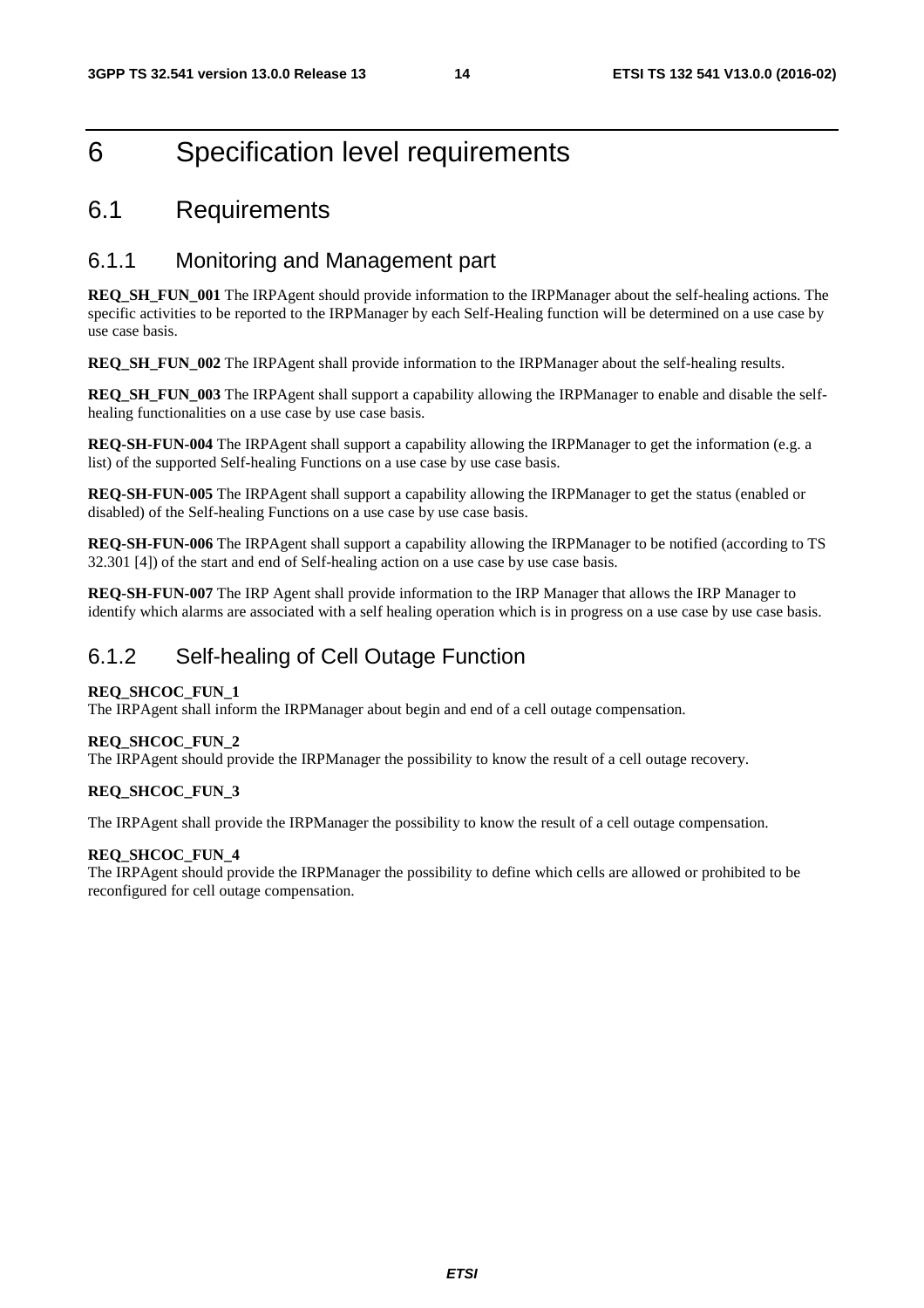# 6.2 Actor roles

# 6.3 Telecommunications Resources

# 6.4 Use case

# 6.4.1 Self Recovery of NE Software

| <b>Use Case Stage</b>   | <b>Evolution / Specification</b>                                                                                                | < <uses>&gt;<br/><b>Related</b></uses> |
|-------------------------|---------------------------------------------------------------------------------------------------------------------------------|----------------------------------------|
|                         |                                                                                                                                 | <b>use</b>                             |
| Goal $(*)$              | The NE software is recovered to the initial status or the status of latest backup, to ensure the NE                             |                                        |
|                         | software runs normally.                                                                                                         |                                        |
| <b>Actors and Roles</b> | <b>IRPManager and Self-healing function</b>                                                                                     |                                        |
|                         |                                                                                                                                 |                                        |
| Telecom                 | The E-UTRAN/EPC network including its OSS.                                                                                      |                                        |
| resources               |                                                                                                                                 |                                        |
| Assumptions             | The network is properly installed and running.                                                                                  |                                        |
| Pre conditions          | The operator has the initial backup or the latest backup of the NE software and configuration data.                             |                                        |
|                         | The NE Software Self Recovery function is started.                                                                              |                                        |
|                         | The monitoring part of the NE Software Self Recovery function monitors the TCoSH continuously.                                  |                                        |
| Begins when             | A TCoSH of this function is detected.                                                                                           |                                        |
| Step 1 (*) (M)          | Self-healing Process of the NE Software Self Recovery is triggered to heal the fault:                                           |                                        |
|                         | Verify the version of software, if it is found that the software is destroyed, restore the backup of the<br>destroyed software. |                                        |
|                         | Check the configuration data, if it is found that the configuration data is incorrect, reconfigure or                           |                                        |
|                         | restore the configuration data.                                                                                                 |                                        |
|                         | If necessary, restart the process.                                                                                              |                                        |
|                         | If it is still abnormal after the healing procedure, a notification shall be raised to notify the                               |                                        |
|                         | IRPManager.                                                                                                                     |                                        |
|                         |                                                                                                                                 |                                        |
| Ends when (*)           | Ends when all steps identified above are completed or when an exception occurs.                                                 |                                        |
| Exceptions              | FFS.                                                                                                                            |                                        |
| <b>Post Conditions</b>  | The NE software is running normally or the operator processes the problem manually.                                             |                                        |
| Traceability (*)        |                                                                                                                                 |                                        |

This use case is typically covered by existing functionality in most products. No additional specification requirements are identified.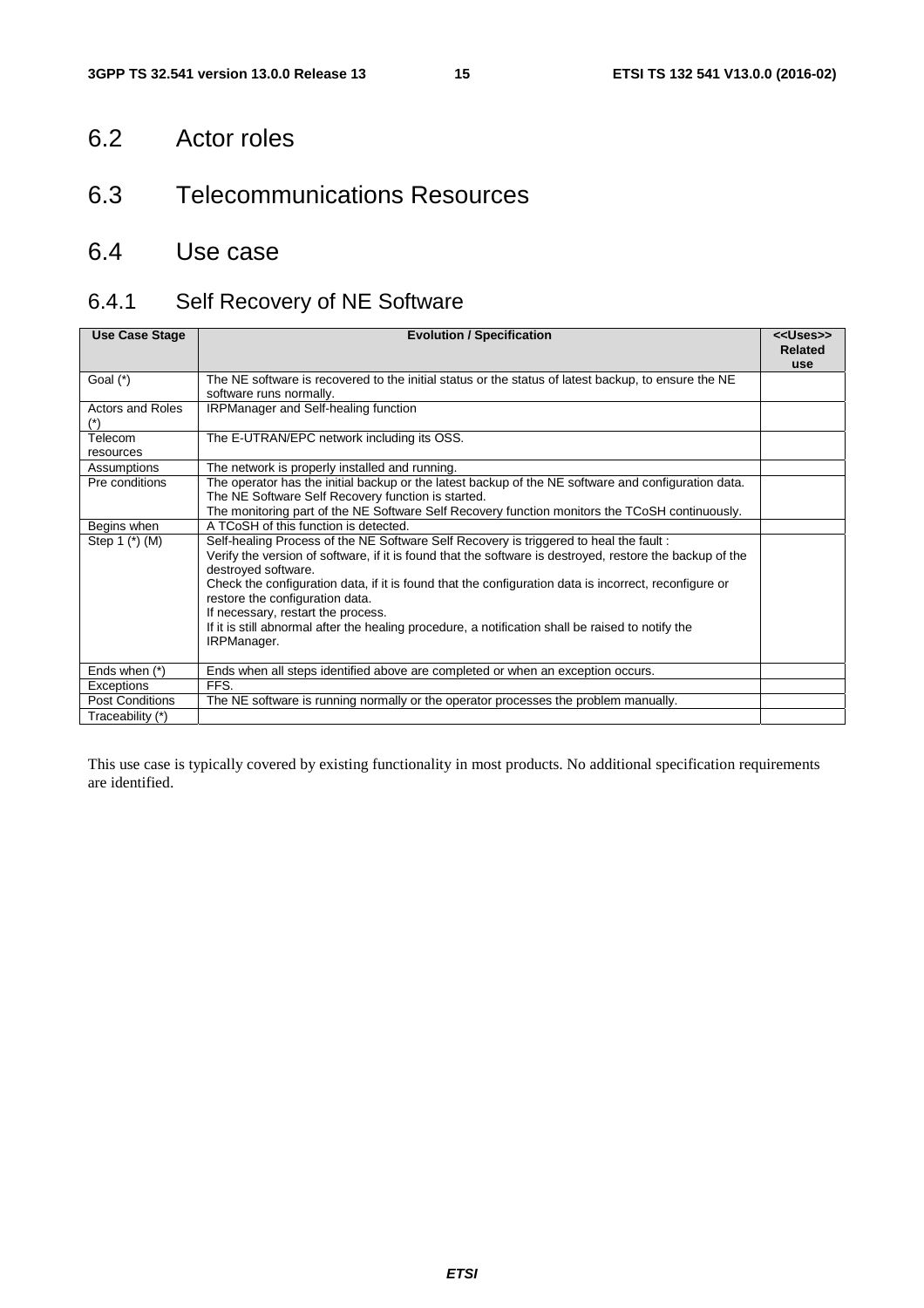# 6.4.2 Self-healing of board faults

| <b>Use Case</b><br><b>Stage</b> | <b>Evolution / Specification</b>                                                                                                                                                                                | < <uses>&gt;<br/><b>Related</b></uses> |  |  |  |  |  |
|---------------------------------|-----------------------------------------------------------------------------------------------------------------------------------------------------------------------------------------------------------------|----------------------------------------|--|--|--|--|--|
|                                 |                                                                                                                                                                                                                 | use                                    |  |  |  |  |  |
| Goal $(*)$                      | System detects board faults and mitigates or solves them automatically to avoid user impact (E.g.                                                                                                               |                                        |  |  |  |  |  |
|                                 | system switch to standby board automatically when active board malfunctions).                                                                                                                                   |                                        |  |  |  |  |  |
| Actors and                      | <b>IRPManager and Self-healing Function</b>                                                                                                                                                                     |                                        |  |  |  |  |  |
| Roles (*)                       |                                                                                                                                                                                                                 |                                        |  |  |  |  |  |
| Telecom                         | The E-UTRAN/EPC network including its OSS.                                                                                                                                                                      |                                        |  |  |  |  |  |
| resources                       |                                                                                                                                                                                                                 |                                        |  |  |  |  |  |
| Assumptions                     | The network is properly installed and running.                                                                                                                                                                  |                                        |  |  |  |  |  |
| Pre conditions                  | Network is in normal operation.                                                                                                                                                                                 |                                        |  |  |  |  |  |
|                                 | The board faults Self-healing function is started.                                                                                                                                                              |                                        |  |  |  |  |  |
|                                 | The monitoring part of the board faults Self-healing function monitors the TCoSH continuously.                                                                                                                  |                                        |  |  |  |  |  |
| Begins when                     | A TCoSH of this function is detected.                                                                                                                                                                           |                                        |  |  |  |  |  |
| Step $2$ ( $*)$ (M)             | Self-healing Process of this function is triggered to heal the fault:                                                                                                                                           |                                        |  |  |  |  |  |
|                                 | The Self-healing functionality collects the redundant information of the faulty board, and<br>A)<br>processes accordingly:                                                                                      |                                        |  |  |  |  |  |
|                                 | If there is a stand-by board and the stand-by board is in operational state, then the failed board<br>٠<br>will be blocked and a changeover will be started automatically. Reset the blocked board, if it turns |                                        |  |  |  |  |  |
|                                 | to normal, then it treated as the redundant board.                                                                                                                                                              |                                        |  |  |  |  |  |
|                                 | If there is not a redundant board or the redundant board is in abnormal state, then the failed<br>$\bullet$<br>board will be blocked.                                                                           |                                        |  |  |  |  |  |
|                                 | B)<br>A notification shall be raised to notify the IRPManager about the healing result.                                                                                                                         |                                        |  |  |  |  |  |
| Ends when (*)                   | Ends when all steps identified above are completed or when an exception occurs.                                                                                                                                 |                                        |  |  |  |  |  |
| Exceptions                      | FFS.                                                                                                                                                                                                            |                                        |  |  |  |  |  |
| Post                            | The device is running normally or the operator processes the problem manually.                                                                                                                                  |                                        |  |  |  |  |  |
| Conditions                      |                                                                                                                                                                                                                 |                                        |  |  |  |  |  |
| Traceability (*)                |                                                                                                                                                                                                                 |                                        |  |  |  |  |  |

This use case is typically covered by existing functionality in most products. No additional specification requirements are identified.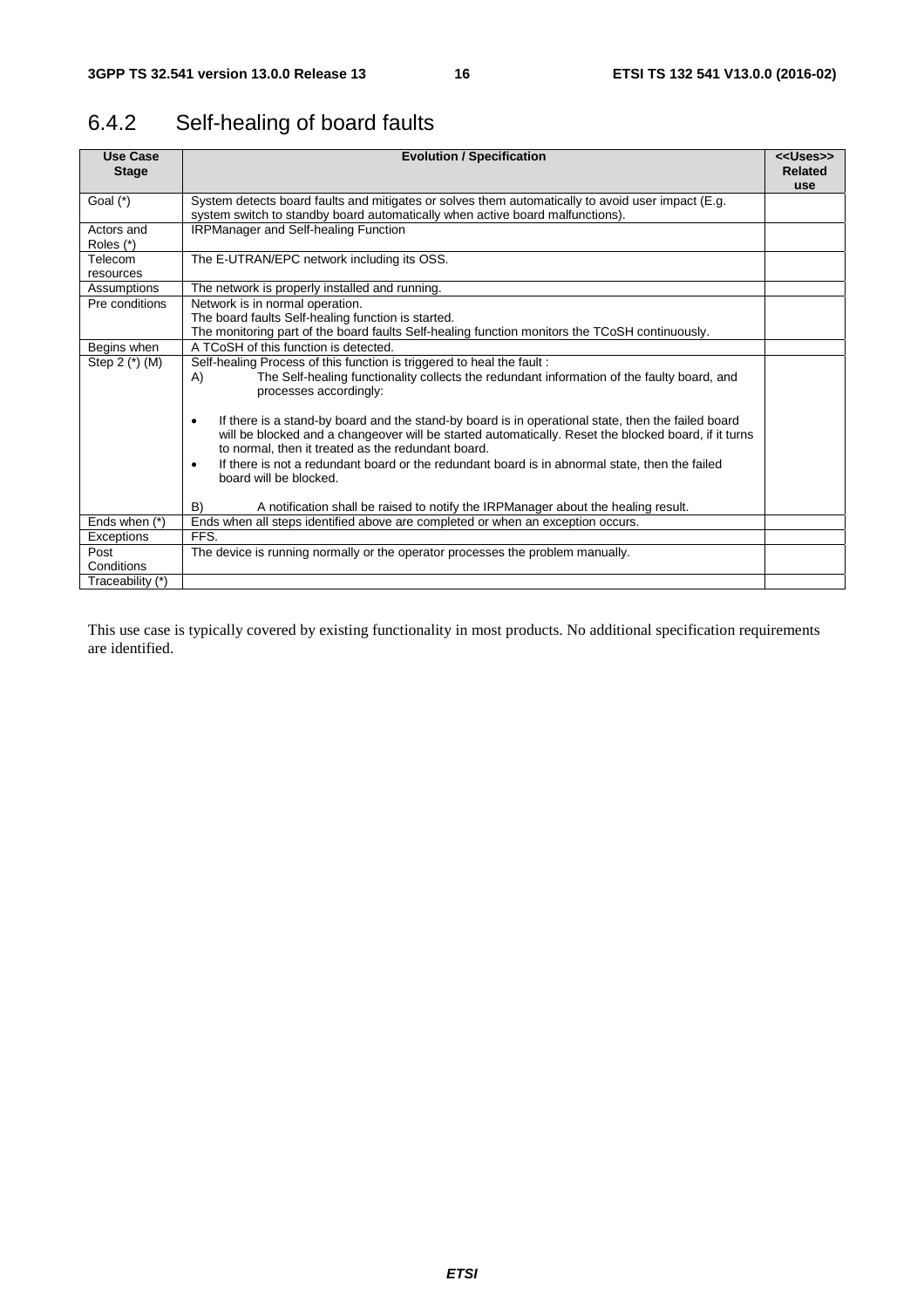# 6.4.3 Self Healing of Cell Outage

### 6.4.3.1 Use case Cell Outage Detection

| Use Case<br><b>Stage</b>                                                         | <b>Evolution / Specification</b>                                                                                                                                                                      |  |  |  |  |  |
|----------------------------------------------------------------------------------|-------------------------------------------------------------------------------------------------------------------------------------------------------------------------------------------------------|--|--|--|--|--|
| Goal $(*)$                                                                       | System detects a cell outage (e.g. sleeping, out-of-service, etc.) automatically.                                                                                                                     |  |  |  |  |  |
| Actors and<br>Roles $(*)$                                                        | <b>IRPManager</b> as user                                                                                                                                                                             |  |  |  |  |  |
| Telecom                                                                          | The E-UTRAN/EPC network including its OSS.                                                                                                                                                            |  |  |  |  |  |
| resources                                                                        |                                                                                                                                                                                                       |  |  |  |  |  |
| Assumptions                                                                      | N/A                                                                                                                                                                                                   |  |  |  |  |  |
| Pre conditions<br>The network is properly installed and running.                 |                                                                                                                                                                                                       |  |  |  |  |  |
| Begins when                                                                      | N/A                                                                                                                                                                                                   |  |  |  |  |  |
| Step 1 $(*)$ (M)                                                                 | The input parameters (KPIs, alarms, etc.) are monitored continuously by cell outage detection<br>function.                                                                                            |  |  |  |  |  |
| Step $2$ ( $*)$ (M)                                                              | When the monitored parameters meet the cell outage detection condition, e.g. when there is a cell<br>outage related alarm or the value of one KPI crossed the threshold, the cell outage is detected. |  |  |  |  |  |
| Step $3(*)$ (O)                                                                  | IRPManager got information about the cell outage.                                                                                                                                                     |  |  |  |  |  |
| Ends when (*)                                                                    | Ends when all steps identified above are completed or when an exception occurs.                                                                                                                       |  |  |  |  |  |
| One of the steps identified above fails and retry is unsuccessful.<br>Exceptions |                                                                                                                                                                                                       |  |  |  |  |  |
| <b>Post Conditions</b>                                                           | In case of success of step 1 and step 2: Cell outage is detected.                                                                                                                                     |  |  |  |  |  |
|                                                                                  | In case of exception in step 1 or step 2: Cell outage is not detected.                                                                                                                                |  |  |  |  |  |
| Traceability (*)                                                                 | <b>FFS</b>                                                                                                                                                                                            |  |  |  |  |  |

### 6.4.3.2 Use case Cell Outage Recovery

| <b>Use Case</b><br><b>Stage</b>                                                             | <b>Evolution / Specification</b>                                                                                                                                                          |  |  |  |  |
|---------------------------------------------------------------------------------------------|-------------------------------------------------------------------------------------------------------------------------------------------------------------------------------------------|--|--|--|--|
| Goal                                                                                        | System recovers a cell outage (e.g. sleeping, out-of-service, etc.) automatically                                                                                                         |  |  |  |  |
| Actors and<br>Roles                                                                         | Cell outage recovery function, IRPManager                                                                                                                                                 |  |  |  |  |
| Telecom<br>resources                                                                        | The E-UTRAN/EPC network including its Management Systems.                                                                                                                                 |  |  |  |  |
| Assumptions<br>The network is properly installed and running.                               |                                                                                                                                                                                           |  |  |  |  |
| Pre conditions                                                                              | A cell-outage was detected.                                                                                                                                                               |  |  |  |  |
| Information about cell-outage is available to Cell Outage recovery function.<br>Begins when |                                                                                                                                                                                           |  |  |  |  |
| Step 1 (M)                                                                                  | Try recovery action/s (examples: switch to redundant hardware if the fault is caused by malfunction of<br>redundant entity, re-establish or re-configure the cell, software restart etc.) |  |  |  |  |
| Step $2(0)$                                                                                 | Reporting of the Cell Outage Recovery results to the IRP Manager                                                                                                                          |  |  |  |  |
| Ends when                                                                                   | Ends when all steps identified above are completed or when an exception occurs.                                                                                                           |  |  |  |  |
| Exceptions                                                                                  | Recovery action/s is/are not successful.                                                                                                                                                  |  |  |  |  |
| Post Conditions                                                                             | In case of success: Cell outage ended.                                                                                                                                                    |  |  |  |  |
|                                                                                             | In case of exception: Cell outage persists                                                                                                                                                |  |  |  |  |
| Traceability                                                                                |                                                                                                                                                                                           |  |  |  |  |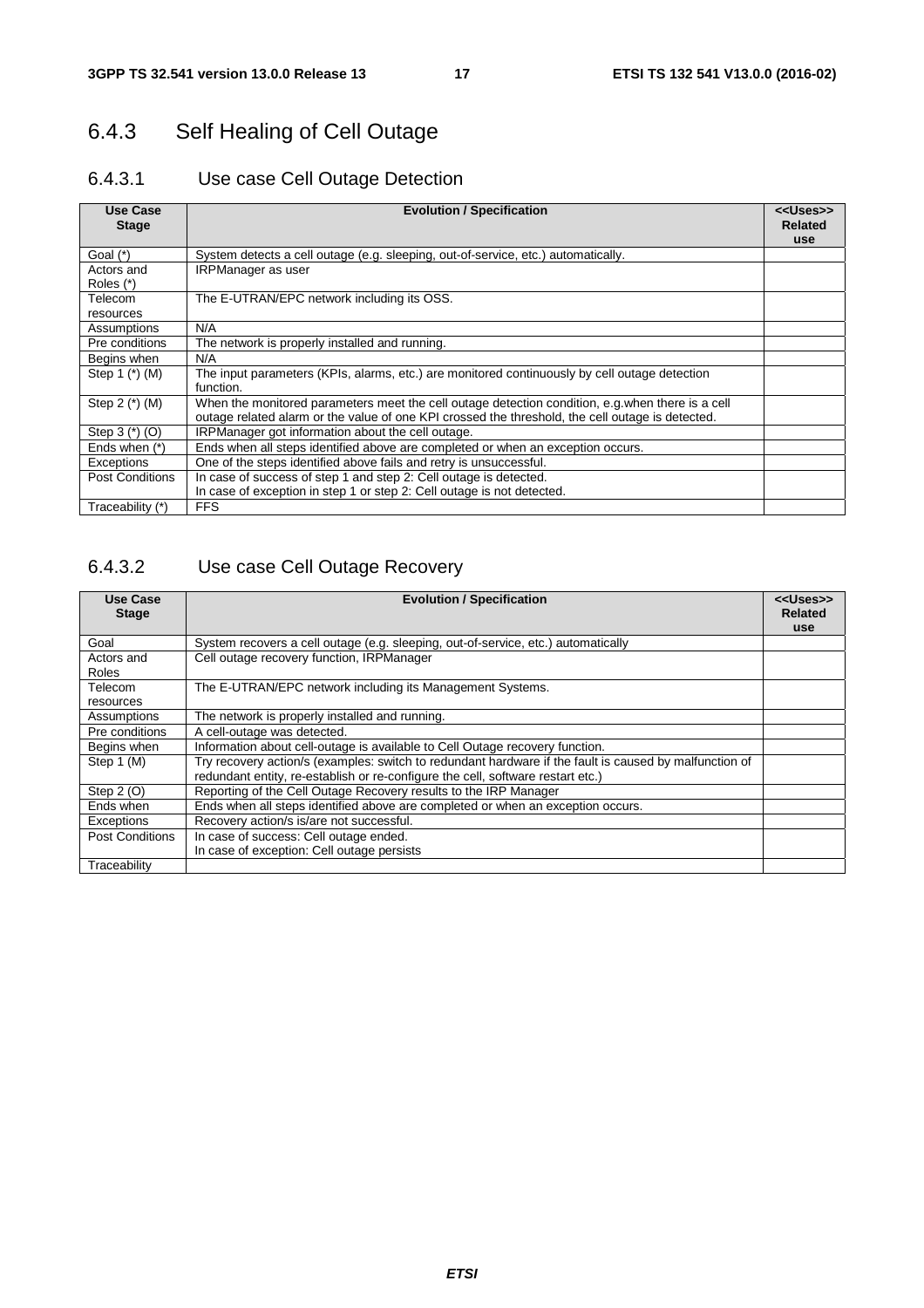| <b>Use Case</b><br><b>Stage</b> | <b>Evolution / Specification</b>                                                                                                                                                                                                                                                                                                                                                                | < <uses>&gt;<br/><b>Related</b><br/><b>use</b></uses> |  |  |  |  |
|---------------------------------|-------------------------------------------------------------------------------------------------------------------------------------------------------------------------------------------------------------------------------------------------------------------------------------------------------------------------------------------------------------------------------------------------|-------------------------------------------------------|--|--|--|--|
| Goal                            | System compensates a cell outage (e.g. sleeping, out-of-service, etc.) automatically to maintain as<br>much as possible normal services to the network users                                                                                                                                                                                                                                    |                                                       |  |  |  |  |
| Actors and<br>Roles             | <b>IRPManager</b>                                                                                                                                                                                                                                                                                                                                                                               |                                                       |  |  |  |  |
| Telecom<br>resources            | The E-UTRAN/EPC network including its Management Systems.                                                                                                                                                                                                                                                                                                                                       |                                                       |  |  |  |  |
| Assumptions                     | The network is properly installed and running.<br>Optional assumption: IRPManager is continuously aware about configuration information and other<br>relevant data in order to support an efficient and effective re-configuration when a compensated cell<br>outage ends.                                                                                                                      |                                                       |  |  |  |  |
| Pre conditions                  | A cell-outage was detected and is still ongoing.<br>Cell-outage recovery - if attempted - was not yet successful.                                                                                                                                                                                                                                                                               |                                                       |  |  |  |  |
| Begins when                     | Cell outage compensation function (COCF) is informed about a detected cell-outage.                                                                                                                                                                                                                                                                                                              |                                                       |  |  |  |  |
| Step 1 (CO)                     | Current configuration information and other relevant data are gathered in order to support an efficient<br>and effective re-configuration when a compensated cell outage ends.<br>Remark: Depending on the type of outage some configuration information may not be available.<br>Condition: Continuous awareness of configuration information (see optional assumption above) is not<br>there. |                                                       |  |  |  |  |
| Step $2(N)$                     | Reconfiguration of related neighbouring eNBs to compensate the cell outage.                                                                                                                                                                                                                                                                                                                     |                                                       |  |  |  |  |
| Step $3(0)$                     | Make changed configuration which was done for the Cell Outage Compensation<br>(see step 2)<br>available to the IRP Manager                                                                                                                                                                                                                                                                      |                                                       |  |  |  |  |
| Ends when                       | Ends when all steps identified above are completed or when an exception occurs.                                                                                                                                                                                                                                                                                                                 |                                                       |  |  |  |  |
| Exceptions                      | One of the steps identified above fails and retry is unsuccessful.                                                                                                                                                                                                                                                                                                                              |                                                       |  |  |  |  |
| Post<br>Conditions              | Impact of cell outage on end user experience is minimized.                                                                                                                                                                                                                                                                                                                                      |                                                       |  |  |  |  |
| Traceability                    |                                                                                                                                                                                                                                                                                                                                                                                                 |                                                       |  |  |  |  |

### 6.4.3.3 Use case Cell Outage Compensation

### 6.4.3.4 Use case Return from Cell Outage Compensation

| Use Case             | <b>Evolution / Specification</b>                                                                         | < <uses>&gt;<br/><b>Related</b></uses> |
|----------------------|----------------------------------------------------------------------------------------------------------|----------------------------------------|
| <b>Stage</b>         |                                                                                                          | use                                    |
| Goal                 | System returns to normal operation after a cell outage compensation                                      |                                        |
| Actors and           | <b>IRPManager</b>                                                                                        |                                        |
| Roles                |                                                                                                          |                                        |
| Telecom<br>resources | The E-UTRAN/EPC network including its Management Systems.                                                |                                        |
| Assumptions          | The network is properly installed and running.                                                           |                                        |
|                      | Optional assumption: IRPManager is continuously aware of configuration information and other relevant    |                                        |
|                      | data in order to support an efficient and effective re-configuration when a compensated cell outage ends |                                        |
| Pre conditions       | Cell outage compensation is applied.                                                                     |                                        |
| Begins when          | End of cell-outage is announced to the COCF.                                                             |                                        |
| Step 1 (M)           | System checks if a cell outage compensation was done for the ended cell outage.                          |                                        |
| Step 2 (CO)          | Current configuration information and other relevant data are gathered in order to support an efficient  |                                        |
|                      | and effective re-configuration.                                                                          |                                        |
|                      | Condition: Continuous awareness of configuration information (see optional assumption above) is not      |                                        |
|                      | there.                                                                                                   |                                        |
| Step 3 (M)           | Reconfiguration of related neighbouring eNBs and formerly failed cell to remove compensation of the      |                                        |
|                      | cell outage. This should lead to the same configuration as before the cell outage in case the            |                                        |
|                      | configuration itself was not the reason for the cell outage and in case the cell neighbourhood, topology |                                        |
|                      | did not change since the beginning of the cell outage.                                                   |                                        |
| Step $4(0)$          | Make changed configuration after the Cell Outage available to the IRP Manager                            |                                        |
| Exceptions           | One of the steps identified above fails and retry is unsuccessful.                                       |                                        |
| Post                 | The involved cells are re-configured.                                                                    |                                        |
| Conditions           |                                                                                                          |                                        |
| Traceability         |                                                                                                          |                                        |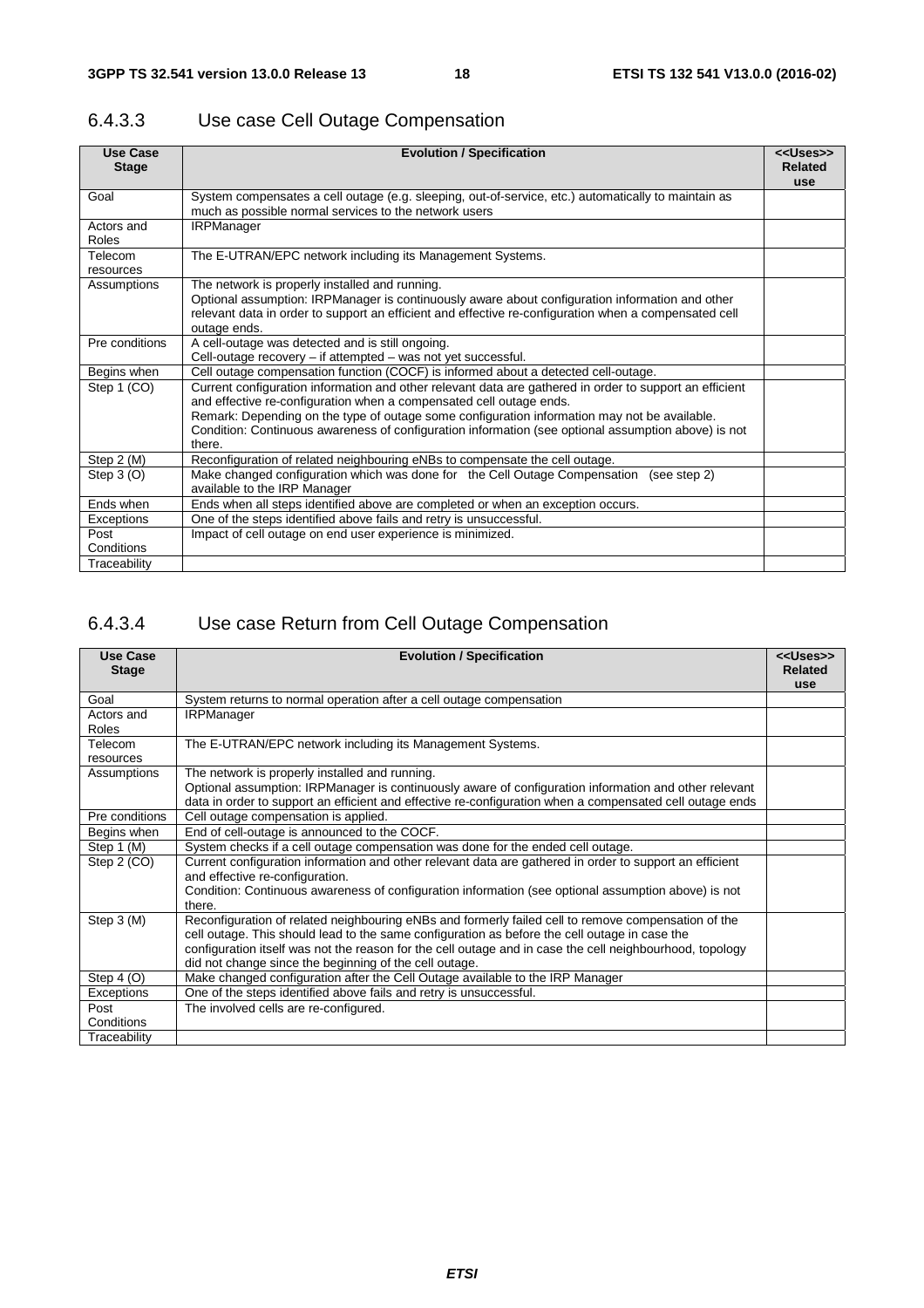# 7 Functions and Architecture

# 7.1 Self-healing Logical Architecture

The lines between the functional blocks do not indicate specific 3GPP interfaces.

For the abbreviations used, please see the headlines of clause 4.



**Figure 7.1-1: Self-healing Logical Architecture**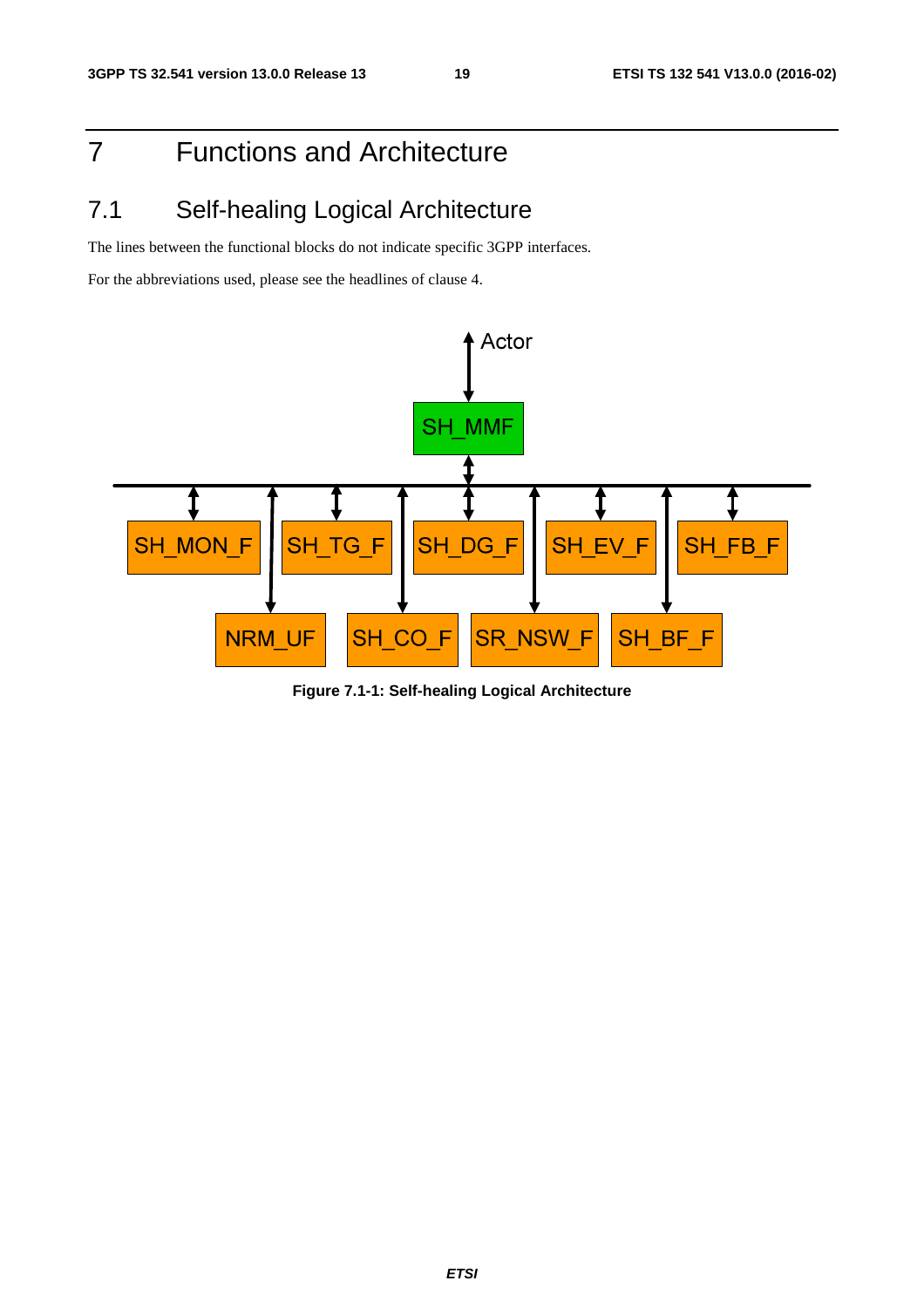# 7.2 Self-healing Reference Model

The SH\_MMF has a part located in the EM and a part located at the NM.

For the abbreviations used, please refer to clause 4.



**Figure 7.2-1: Self-healing Reference Model**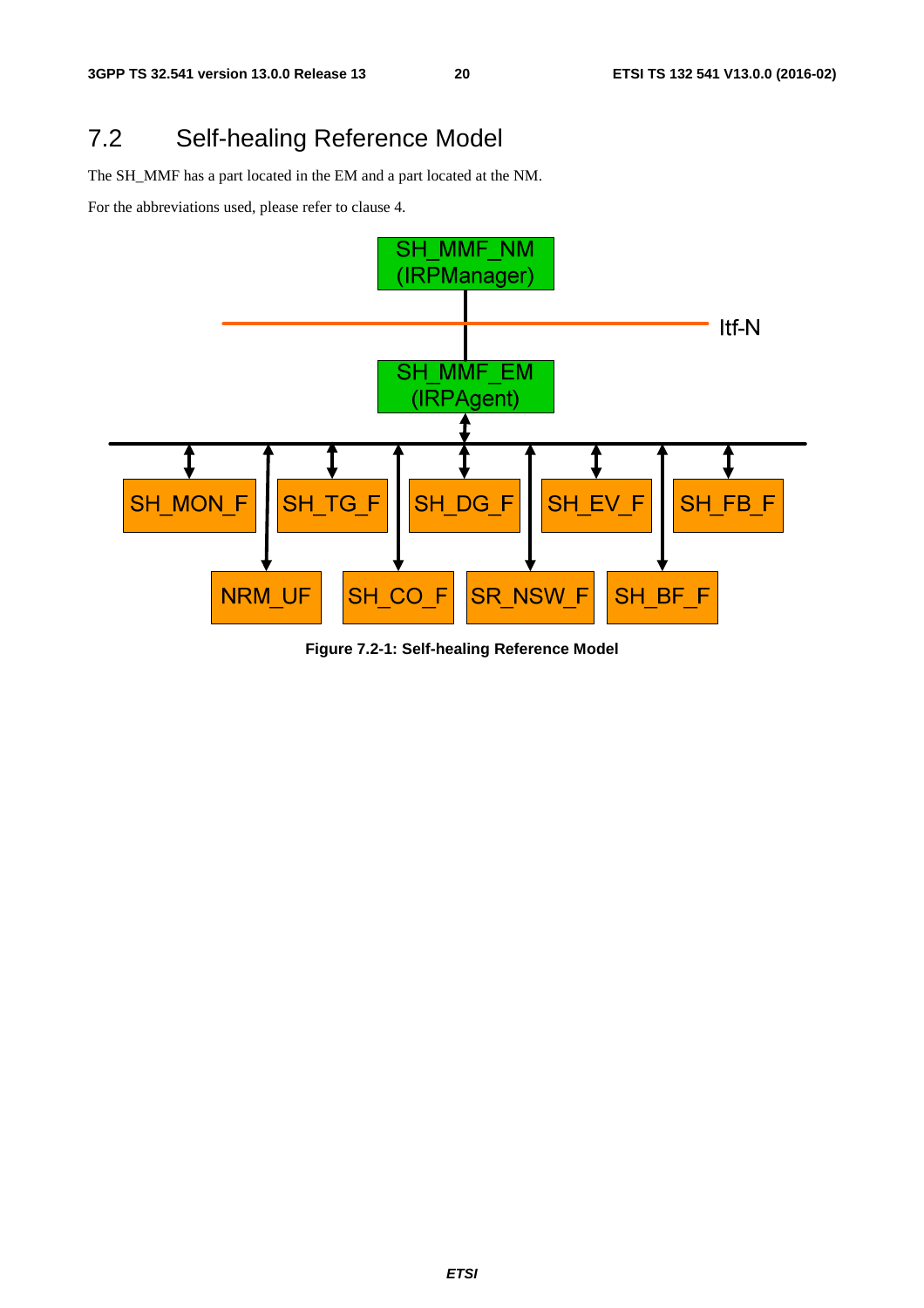# Annex A (informative): Change history

|             | <b>Change history</b> |             |                          |                          |                                    |              |               |
|-------------|-----------------------|-------------|--------------------------|--------------------------|------------------------------------|--------------|---------------|
| <b>Date</b> | <b>TSG#</b>           |             |                          |                          | TSG Doc. CR Rev Subject/Comment    | <b>l</b> Old | <b>New</b>    |
| Sep 2009    | $ISP-45$              | SP-090551 - |                          |                          | Presentation to SA for information | $- - -$      | 1.0.0         |
| Mar 2011    | SP-51                 | SP-110120 - |                          | $\overline{\phantom{m}}$ | Presentation to SA for Approval    | 1.0.0        | 2.0.0         |
| Mar 2011    | $-$                   | $-$         | $\overline{\phantom{a}}$ | $\sim$                   | Publication                        | 2.0.0        | 10.0.0        |
| 2012-09     |                       |             |                          |                          | Update to Rel-11 version (MCC)     |              | 10.0.0 11.0.0 |
| 2014-10     |                       |             |                          |                          | Update to Rel-12 version (MCC)     |              | 11.0.0 12.0.0 |
| 2016-01     |                       |             |                          |                          | Update to Rel-13 version (MCC)     |              | 12.0.0 13.0.0 |